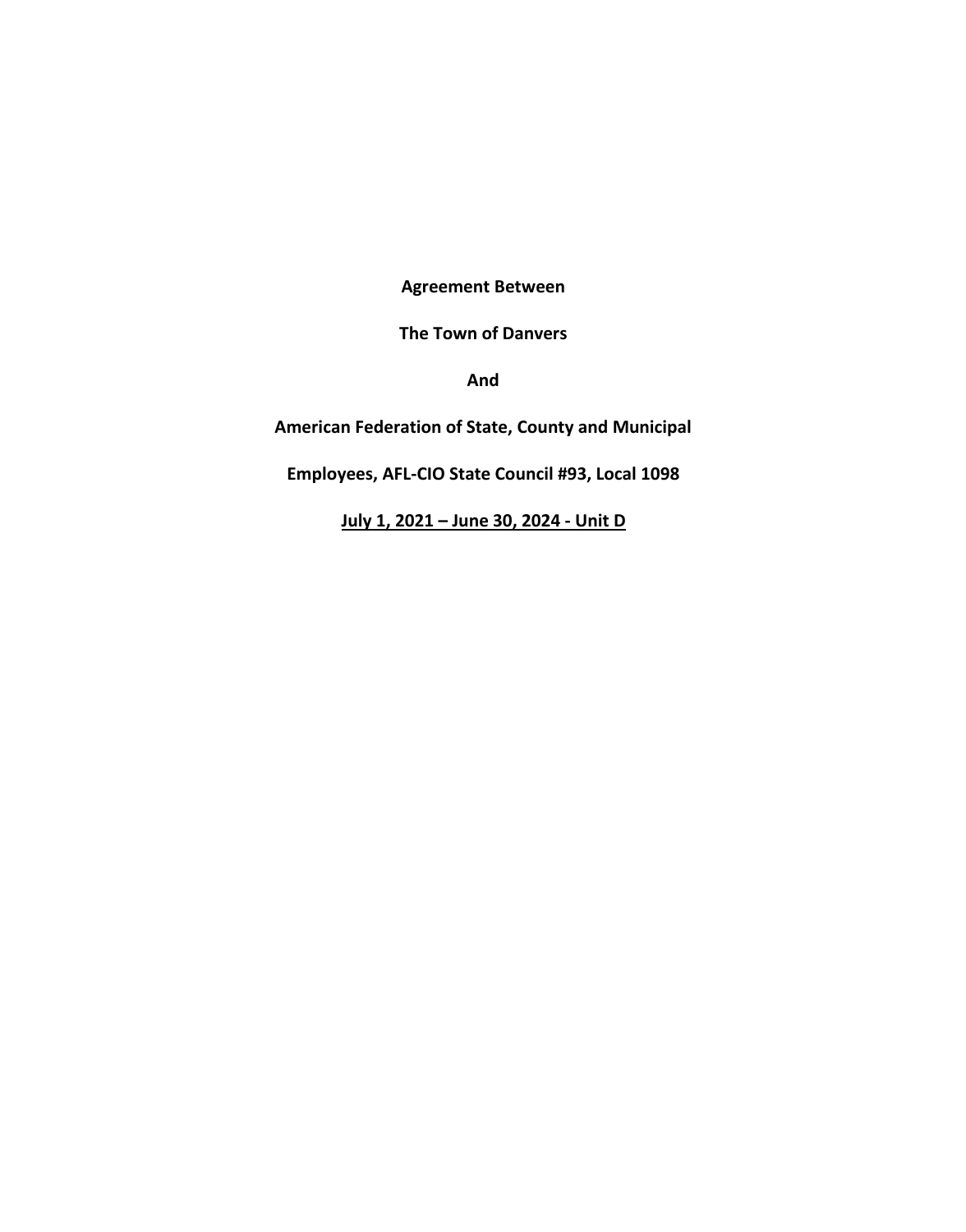# **Contents**

| ARTICLE 14 - LEAVE PERTAINING TO VACATION, SICK TIME & EMERGENCIES 13 |  |
|-----------------------------------------------------------------------|--|
|                                                                       |  |
|                                                                       |  |
|                                                                       |  |
|                                                                       |  |
|                                                                       |  |
|                                                                       |  |
|                                                                       |  |
|                                                                       |  |
|                                                                       |  |
|                                                                       |  |
|                                                                       |  |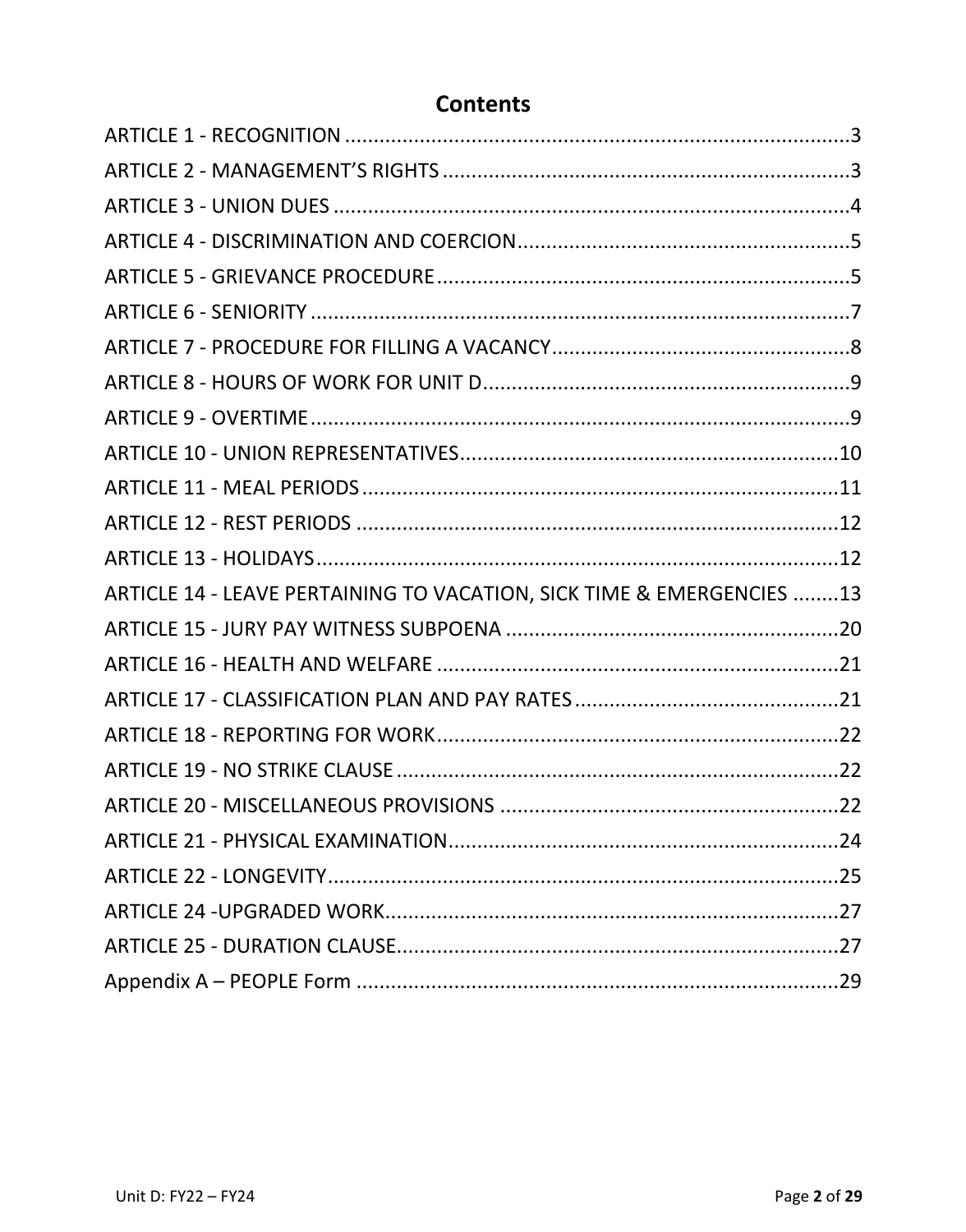This Agreement entered into by the Town of Danvers, hereinafter referred to as the Employer, and American Federation of State, County and Municipal Employees, AFL-CIO, State Council 93, Local 1098, hereinafter referred to as the Union, has as its purpose the promotion of harmonious relations between the Employer and the Union; the establishment of an equitable and peaceful procedure for the resolution of differences; and the establishment of rates of pay, hours of work and other conditions of employment.

### **ARTICLE 1 - RECOGNITION**

<span id="page-2-0"></span>The employer recognizes the Union as the sole and exclusive bargaining agent for the purpose of establishing salaries, wages hours and other conditions of employment for all employees in Unit D**,** Certification Number MCR-2423. The accounting clerk (employee benefits) position in the Human Resources Office is excluded from the Unit D.

The Employer will not aid, promote or finance any labor group or organization which purports to engage in collective bargaining or make any agreement with any such group or individual for the purpose of undermining the Union or changing any condition in the Agreement.

### **ARTICLE 2 - MANAGEMENT'S RIGHTS**

<span id="page-2-1"></span>Except as otherwise expressly and specifically provided in the Agreement, the Union recognizes and agrees that the supervision, management and control of the Town's business, operations, working force and facilities are exclusively vested in the management of the Town. Without limiting the generality of the foregoing, the Union recognizes and agrees that the right to plan, direct and control the Town's business, operations and working force; to hire, promote, transfer and lay off employees; and lawfully and for just and proper cause to demote, discipline, suspend or discharge employees; and the right to determine the hours, schedules and assignments of work, the work tasks, classification and standards of performance for employees is vested exclusively in the management of the Town. The foregoing shall not be taken, however, as a limitation upon the rights of the Union to represent the employees covered hereby in the grievance procedure provided in this Agreement and any other procedure dealing with employee representation rights.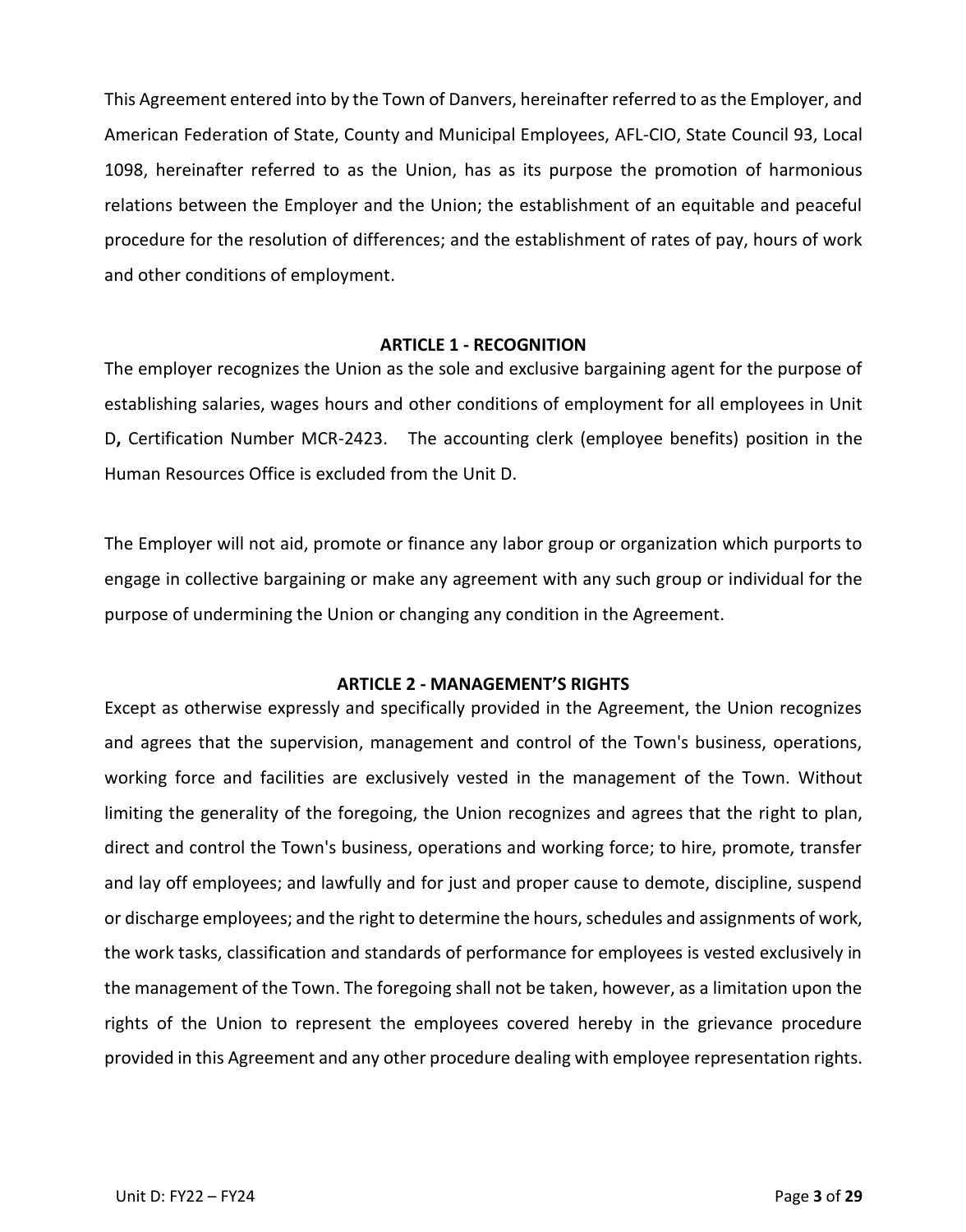### **ARTICLE 3 - UNION DUES**

<span id="page-3-0"></span>Employees who are members of the Union shall tender monthly membership dues by signing an Authorization of Dues Form, mutually satisfactory to the Employer and to the Union. During the life of this Agreement, and in accordance with the terms of such form of authorization, the Employer agrees to deduct Union membership dues levied in accordance with the constitution of the Union from the pay of each employee who executes or has executed such a form, and remit the aggregate amount to the Treasurer of the Union along with a list of employees who have had dues deducted. The Employer will make every effort to make remittance of dues on a weekly basis. Dues may be revoked by a 60-day written notification by the employee to the Employer.

The employer agrees to deduct from the wages of any employee who is a member of the Union a PEOPLE deduction as provided for in a written authorization, which authorization may only be made and presented to the employer one time during each year of the contract. Attached hereto is a sample of the authorization form for the AFSCME PEOPLE program. Such authorization must be executed by the employee and may be revoked by the employee at any time by giving written notice to the employer with a courtesy copy of such notice to the Union. The employer agrees to remit any deductions made pursuant to this provision at the same time it submits dues to the Union to the Union together with an itemized statement showing the name of each employee from whose pay such deductions have been made and the amount deducted during the period covered by the remittance. The Employer assumes no obligation, financial or otherwise, arising out of the provisions of this Article, and the Union agrees that it will indemnify and hold harmless the Employer from any claim, actions or proceedings by any employee arising from deductions or actions taken by the Employer under this Article. Once deductions are remitted to the Union, it is understood and agreed that their disposition thereafter shall be the sole and exclusive obligation of the Union.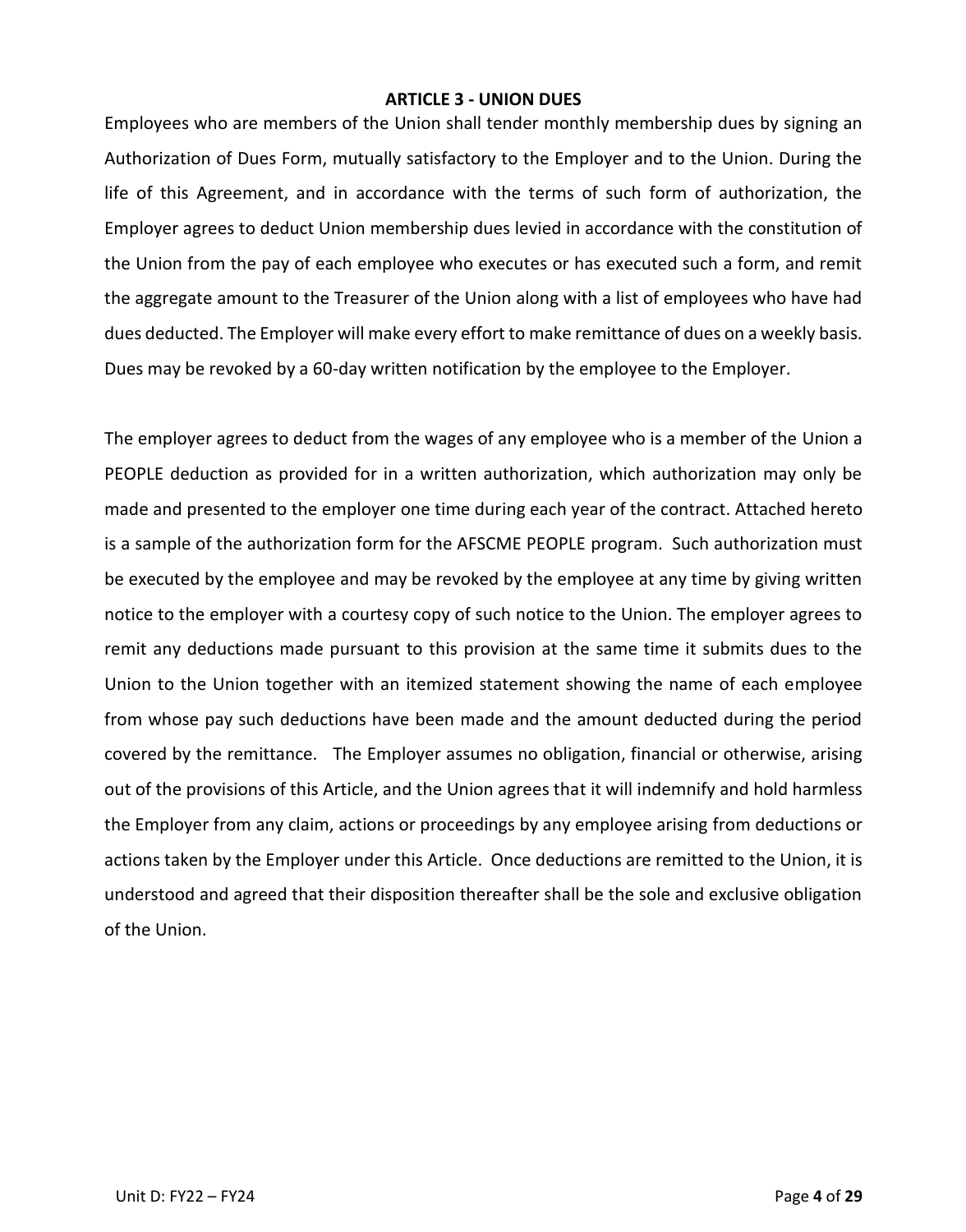### **ARTICLE 4 - DISCRIMINATION AND COERCION**

<span id="page-4-0"></span>There shall be no discrimination, coercion or intimidation exercised by the Employer, its foremen, superintendents or other agents against any employee by virtue of their participation in Union affairs and, furthermore, the Employer agrees that there shall be no discrimination against any employee for their adherence to any provision of this Agreement.

The Union, its officers or members shall not intimidate or coerce employees in exercising their legal right from joining or refraining from joining an employee organization.

The Union agrees that it will not coerce, intimidate, or discriminate against any employee covered by this Agreement performing any authorized functions of a supervisory nature.

The Union further agrees that it will not conduct its business during working hours, without the permission of the Employer.

### **ARTICLE 5 - GRIEVANCE PROCEDURE**

<span id="page-4-1"></span>A grievance is a complaint of one or more employees or the Union which may arise concerning wages, hours and conditions of employment involving the application, meaning or interpretation of this Agreement and shall be settled in the following manner, except that grievances involving disciplinary action shall be started at Step 3.

Step 1. The aggrieved employee, with or without his Union representative, shall in writing present their grievance within seven (7) days of the occurrence giving rise to the grievance, or within seven (7) days of knowledge of said occurrence, to the employee's appropriate supervisor (not a member of the bargaining unit). Such supervisor will respond in writing within five (5) full working days of the presentation of the grievance. The parties shall exert all efforts to settle the grievance at this step. Failure to respond within the time limit shall be understood to be a denial of the grievance and said grievance may be taken to the next step.

Unit D: FY22 – FY24 Page **5** of **29** Step 2. If the grievance is not settled, it shall be presented in writing to the Department Head within three (3) full working days after the supervisor's response is received, or within three (3) full working days after the expiration of the time limit for Step 1, if no response is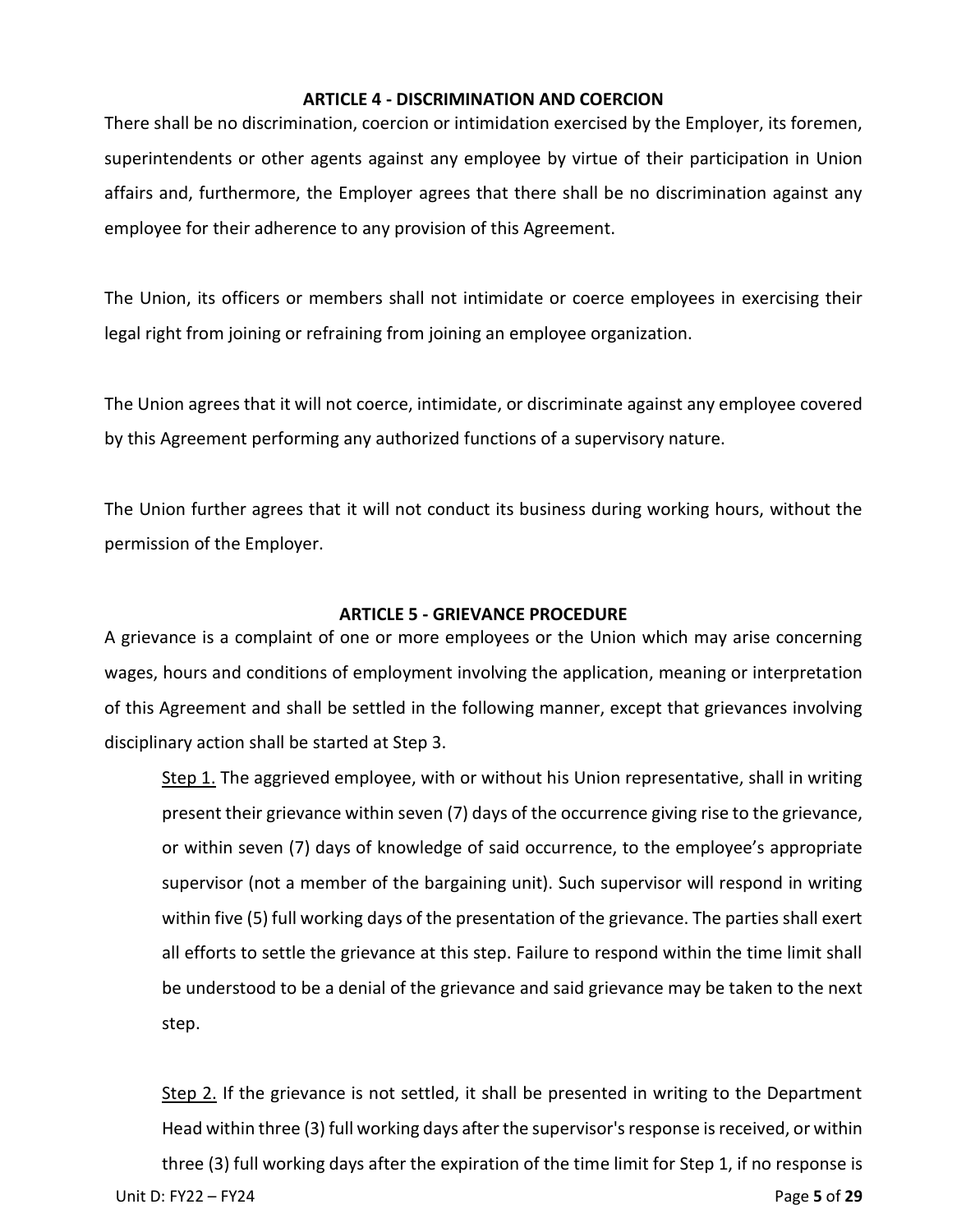received. The Department Head shall have the option of responding to the representative of the Union within five (5) full working days of the receipt of the grievance documents, or they or their designee shall convene a hearing as soon thereafter as is practicable to resolve the grievance, but such hearing shall not be convened more than ten (10) full working days after the receipt of said documents. Upon the conclusion of the hearing, the Department Head or their designee shall transmit to the representative of the Union their decision in writing within fifteen (15) full working days. Failure to respond within the time limits shall be understood to be a denial of the grievance, and said grievance may be taken to the next step.

Step 3. If the grievance is not settled, it may be presented in writing to the Town Manager within three (3) full working days after the Department Head's response is received, or within three (3) full working days after the expiration of the time limit of Step 2, if no response is received. The Town Manager shall have the option of responding to the representative of the Union within five (5) full working days of the receipt of the grievance documents, or they or their designee shall convene a hearing as soon thereafter as is practicable to resolve the grievance, but such hearing shall not be convened more than twenty-one (21) full working days after the receipt of said documents. On the conclusion of the hearing the Town Manager or their designee shall transmit to the representative of the Union his decision in writing within fifteen (15) full working days. Failure to respond within the time limit(s) shall be understood to be denial of the grievance and said grievance may be taken to the next step.

It is mutually agreed that in the interpretation of the provisions herein relating to Steps 1, 2 and 3:

- a. The word "respond" shall mean to make a meaningful reply, rather than to make a definitive decision.
- b. The time of absence of any of the parties from their normal duty shall be added to any of the time limitations set forth.
- c. The words "Union Representative" or "Representative of the Union" shall mean the President of the Union, or their designee.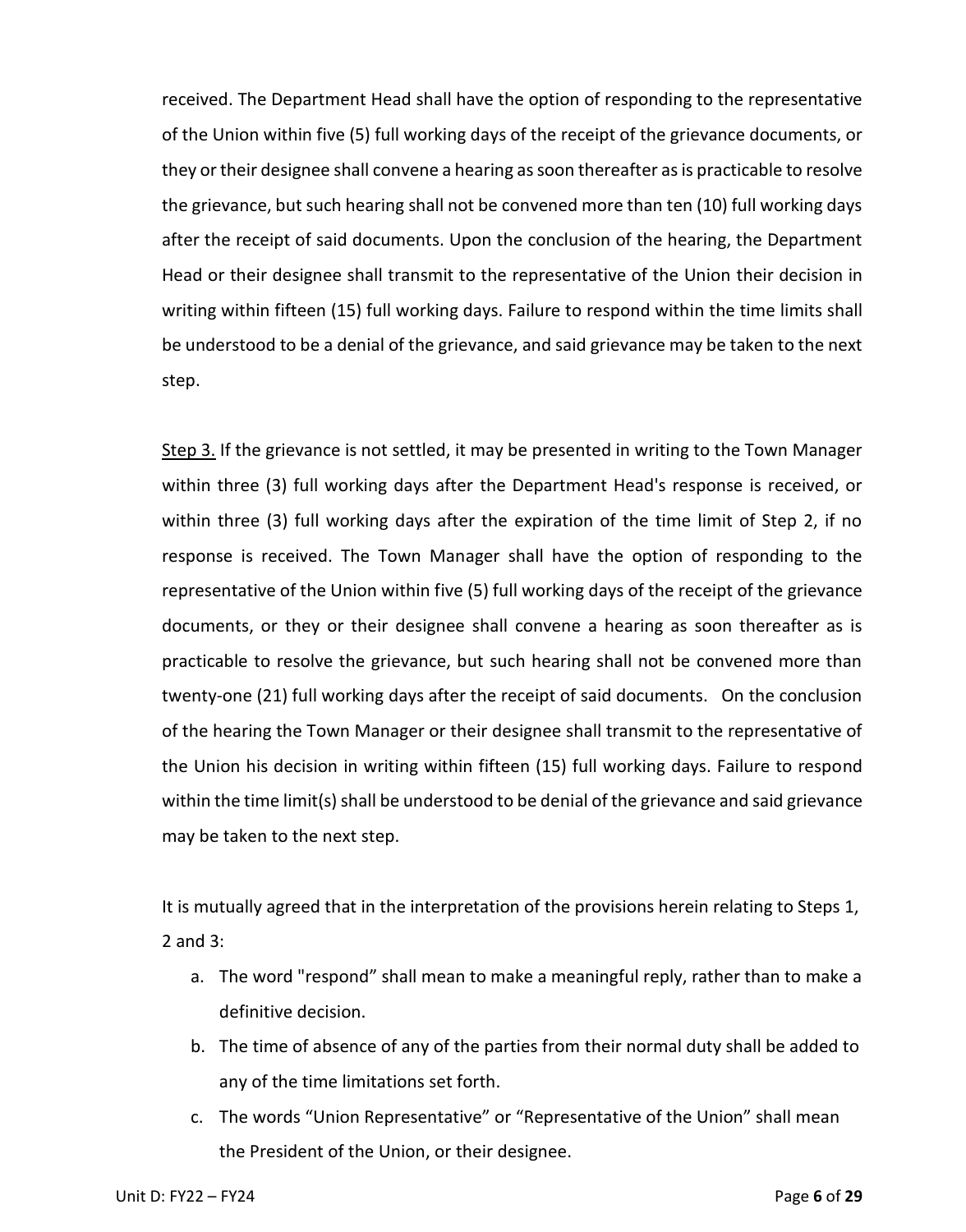Step 4. Any grievance which remains unsettled after having been fully processed pursuant to the provisions of Steps 1, 2 and 3, and which involves either:

- a. the interpretation or application of a provision of this Agreement, or
- b. a disciplinary penalty (including discharge) imposed on or after the effective date of this Agreement, which is alleged to have been imposed without just cause, shall be subject to arbitration within fifteen (15) full working days after the reply of the Town Manager.

The arbitration proceeding shall be conducted by a person qualified in labor relations to be selected by the Employer and the Union within ten (10) days after notice has been given. If the parties fail to select an arbitrator, the State Board of Conciliation and Arbitration shall be requested by either or both parties to provide a panel of five (5) qualified persons. Both the Employer and the Union shall have the right to strike two (2) names from the panel. The party requesting arbitration shall strike one name, the other party shall then strike one name. The process will be repeated, and the remaining person shall be the arbitrator.

However, if the parties mutually agree in writing after Step 3 of the grievance procedure, to submit the grievance to the Labor Relations Connection, said grievance shall be submitted to that association in accordance with the Labor Arbitration rules of that association.

The award of an arbitrator so selected upon any grievance subject to arbitration as herein provided shall be final and binding upon all parties to this agreement, provided that no arbitrator shall have any authority or jurisdiction to add to, detract from, in any way alter the provisions of this Agreement, or determine the arbitrability of any issue. The expenses of their services shall be borne equally by the Employer and the Union. However, each party shall be responsible for compensating its own representatives and witnesses.

### **ARTICLE 6 - SENIORITY**

<span id="page-6-0"></span>Each current employee shall retain their existing seniority, Town-wide and Unit D seniority, subject to the explicit amendments herein relating to such employee seniority in Article 13, Vacations, and Article 12, Holidays, Day after Thanksgiving. If an employee leaves the employ of the Town and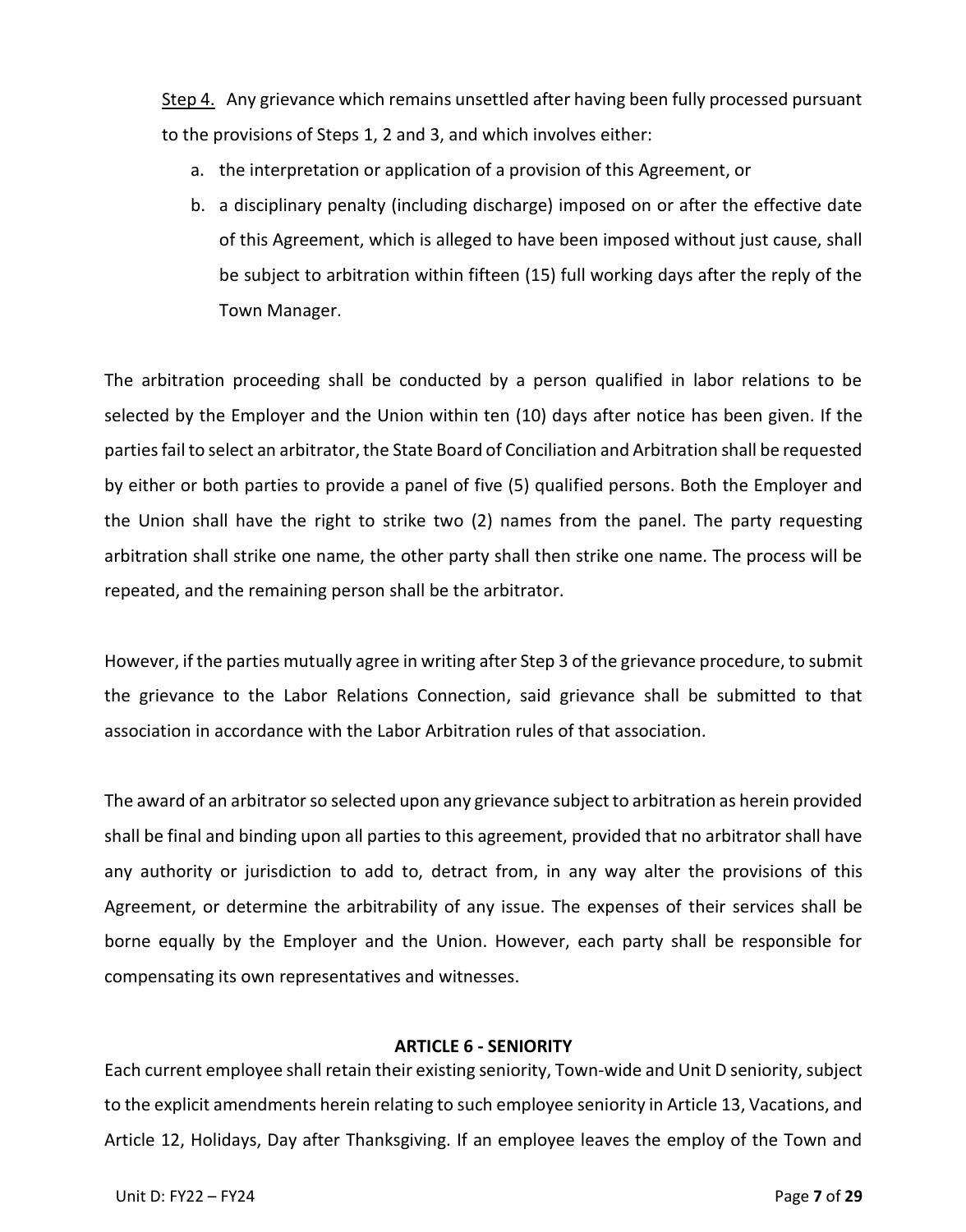returns within a year to a position covered by this Agreement, the employee shall recoup their accrued seniority, Town-wide and Unit D, although the employee shall not earn seniority during the period of non-employment.

# **ARTICLE 7 - PROCEDURE FOR FILLING A VACANCY**

<span id="page-7-0"></span>When the Employer elects to fill a vacancy in a position covered by this Agreement, such vacancy shall be posted in a conspicuous place and shall remain posted for at least seven (7) consecutive workdays. Posting of the vacancy and interviewing of the applicants shall in no way require the employer to fill the vacancy. The posting of vacancies shall contain a statement of pay rates established for the position, class title, general description of assignment, and prospective date of employment. Employees interested shall apply, in writing, within such seven (7) days.

To the extent that the position may be filled from within the Unit, the Employer may consider as the governing criteria, in light of the Department's needs, the Employee's demonstrated performance, capability to perform well in the new position, qualifications for the vacant position, education, length of service, scope and degree of experience and the employee's technical skills and shall have the sole discretion in determining the weight to be given for each criterion.

Where employees are considered equal in meeting all of the criteria (apart from length of service), then length of service shall govern the Employer's selection. The appointment of an employee from within the Unit or from within the Town employ shall be subject to the grievance procedure by employees who applied from within the Unit but were not appointed.

However, it is mutually agreed that:

a. If no employee-applicant is sufficiently qualified to fill the position in the judgment of the Employer, the Employer may fill the position from without the bargaining unit. If the Town intends to fill a vacancy from without the Unit, it will so notify the Union President in advance of the appointment and meet to discuss the decision. The exercise of this right of determination by the Employer shall not be subject to grievance.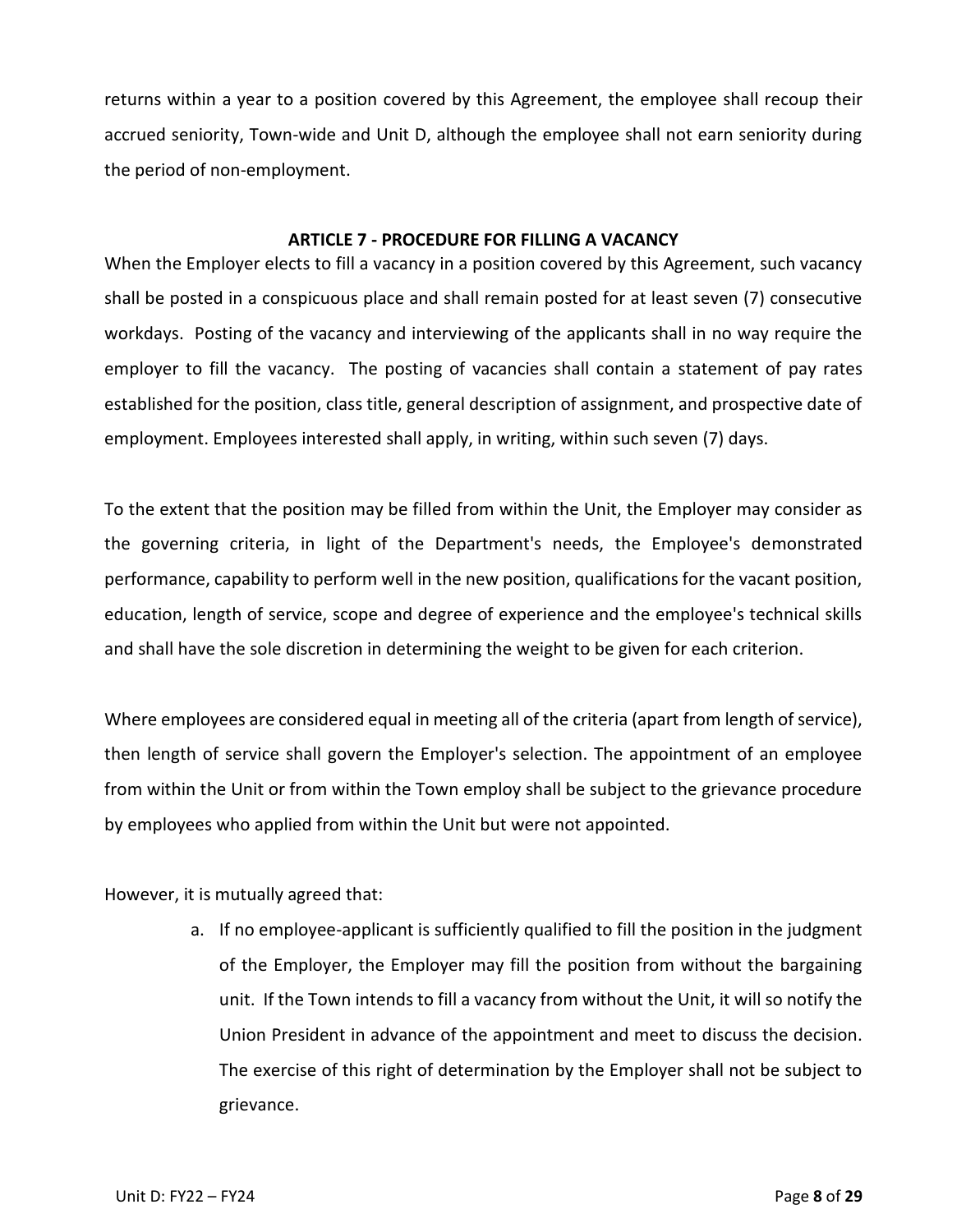b. Nothing in this article shall be construed as limiting, altering, or in any way modifying any of the provisions of Chapter 13 of the Acts of 1949 (Danvers Town Manager Act).

### **ARTICLE 8 - HOURS OF WORK FOR UNIT D**

<span id="page-8-0"></span>Except as otherwise provided in this Agreement the regular hours of work each day shall be consecutive, except for interruption for meal periods.

Except for employees in continued emergency or part-time operations, employees shall work thirty-five (35) hours per week as scheduled by the Department Head. Provided the Town posts the employee's work schedule two (2) weeks in advance. Employee(s) in a single, full-time employee office shall work an average of thirty-five (35) hours per week, as scheduled by the Department Head where the attached schedule is not feasible for departmental operations. For clarification: all paid time off will accrue and be used based on a 35-hour schedule and time off shall be used based on work hours of the day off (ex. Mon-Wed = 7 hours; Thursday = 10 hours; Friday – 4 hours); balances on 6/30/2020 will remain unchanged.

Each employee shall be scheduled to work a shift with regular starting and quitting times. Except for emergency situations or operational needs of the department as determined by the department head, normal work scheduled shall not be changed unless the Union is notified at least ten (10) working days in advance. Special work weeks and special work schedules, and shift schedules, not conforming to the provisions of this Article, will not be established unless the Union is notified ten (10) working days in advance.

### **ARTICLE 9 - OVERTIME**

<span id="page-8-1"></span>All work performed in excess forty (40) hours in one (1) week shall be paid for at the rate of one and one-half the employee's regular rate. With the approval of the Department Head, an employee may take compensatory time off in lieu of overtime pay at the rate of one and one-half hours off for each hour worked. Such compensatory time off shall be taken at a time mutually agreed to by the employee and their Department Head. Compensatory time must be taken within one (1) month of the overtime worked, unless expressly authorized to the contrary by the Department Head.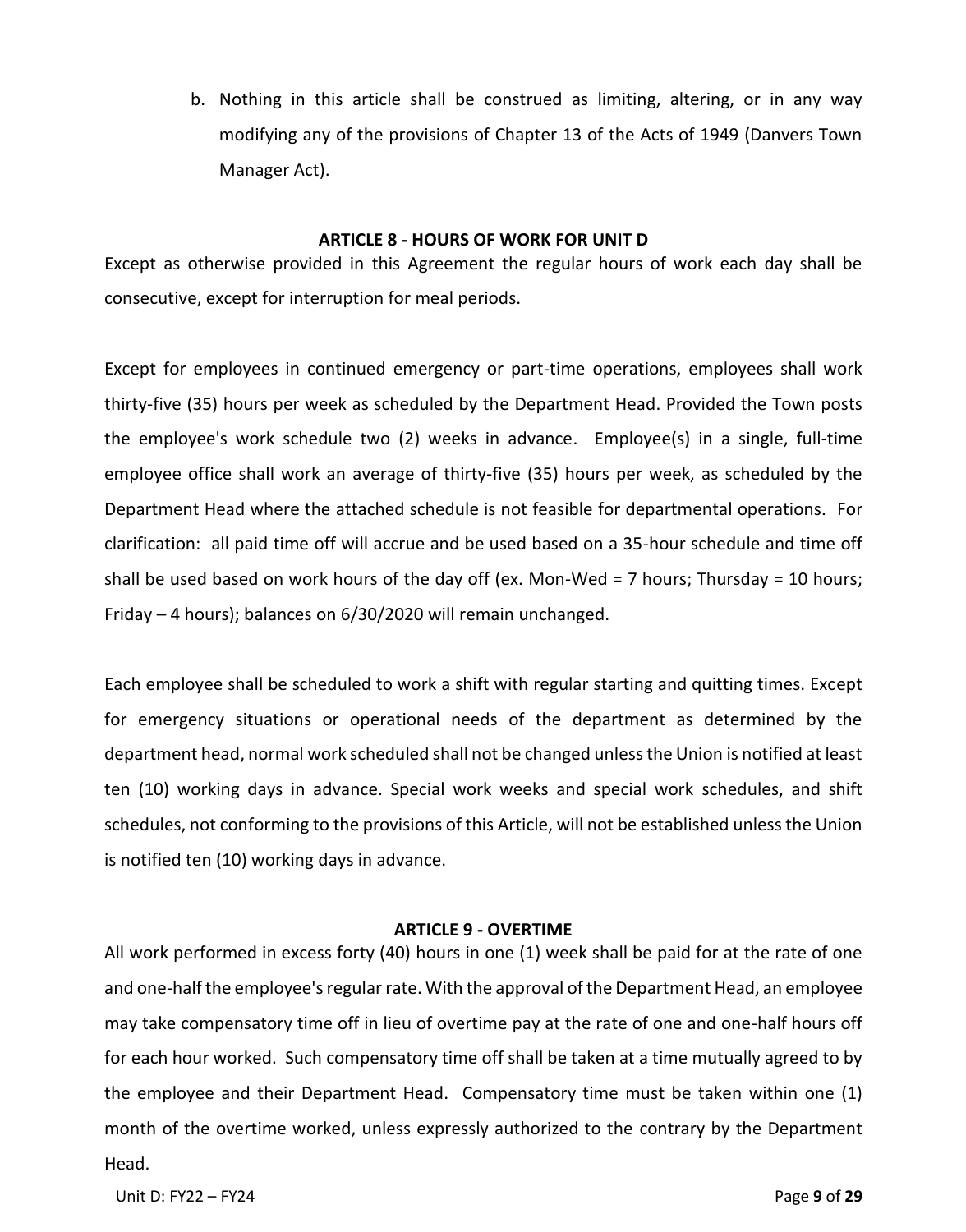Overtime will not be paid for less than eight (8) hours in one day. It is understood that there will be no pyramiding of overtime. Pyramiding refers to the combination of daily and weekly overtime payments. It is mutually agreed overtime will not be paid for the same hours more than once. Overtime must be approved prior to its occurrence by the Department Head. An employee working greater than 8 hours in a workday shall be paid at time and one-half. Employees who work five 8-hour days will not be paid overtime until greater than 40 hours.

Excluding call-back, call-in or holdover, should any employee(s) be assigned in advance to work planned overtime, the employee(s) shall be guaranteed a minimum of four (4) hours pay at time and one-half their regular hourly rate, provided the employee works the planned overtime and works during said work week more than 35 regular hours, including and limited to vacation leave, sick leave, personal leave and funeral leave taken by an employee. Forthe purposes of this section, the term planned overtime shall mean any overtime when at least one working day notice is provided.

### **ARTICLE 10 - UNION REPRESENTATIVES**

<span id="page-9-0"></span>A written list of Union representatives shall be furnished to the Employer immediately after their designation, and the Union shall promptly notify the Employer in writing of any changes.

The Union President or their designee shall be allowed to investigate and settle grievances between the hours of 1 p.m. and 4 p.m. on Thursday afternoons, after making arrangements with their immediate Division Head, and the Department Head where the grievant is employed, and after receiving approval. Such approval shall not be summarily or arbitrarily withheld by the Town. This restriction does not apply to disciplinary actions involving suspension or dismissal. Upon return to their normal place of work, such representative shall notify their immediate Division (Department) Head from whom approval was granted, if such Division (Department) Head is then available, otherwise the representative shall notify their immediate supervisor of their return.

During collective bargaining sessions conducted during the normal workday the Union shall have no more than two (2) Union members plus the President of the Unit or their designee.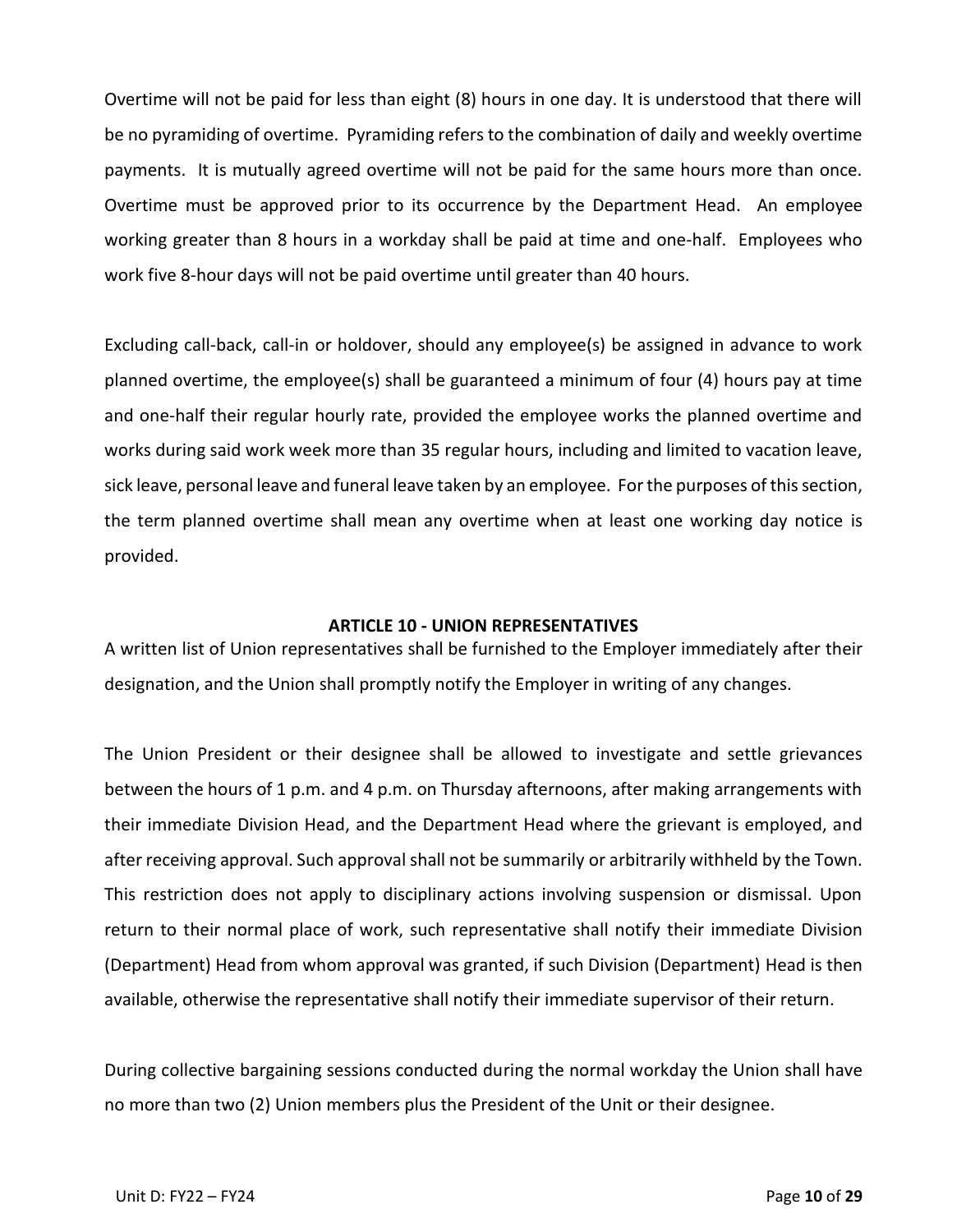The Employer agrees to permit a representative(s) of the American Federation of State, County and Municipal Employees, AFL-CIO, to enter the premises only for investigating or processing grievances or normal servicing, provided that such representative(s) do/does not interfere with the performance of the work group, and provided that the executive officer in charge of the activity is first contacted by such representative(s).

No Town employee may conduct Union business during working hours.

# **ARTICLE 11 - MEAL PERIODS**

<span id="page-10-0"></span>All employees shall be granted a meal period of one (1) hour's duration Monday - Thursday. When an employee works four (4) hours or more beyond their regular shift, the employee shall be granted time off to eat, but not to exceed thirty (30) minutes, with pay.

During emergency operations, or the periodic additional peak workload operational demands or when understaffed, this meal period shall be taken when practicable.

Should an employee covered by this Agreement, because of excessive work load, state, federal or local elections, understaffing and like emergency need, be assigned to, or called back, called in or held over, the employee shall be entitled to receive a meal reimbursement allowance of \$5.75 for each five (5) hour period worked consecutively prior to the commencement of their regular starting time or such period(s) worked after the employee's regular quitting time. Employees shall not be entitled to receive more than one \$5.75 reimbursement for any such five (5) hour period so worked, but in no event shall it exceed three such reimbursements in any twenty-four (24) hour period.

If an employee is assigned to, held over or called back to such work on a holiday, Saturday or Sunday, or their non-regularly scheduled workday, then the employee shall receive a meal reimbursement allowance of \$5.75 for the initial consecutive eight hours of work and an additional meal reimbursement of \$5.75 for subsequent consecutive five (5) hour work periods, but in no event shall such reimbursement exceed three such reimbursements in any twenty-four (24) hour period.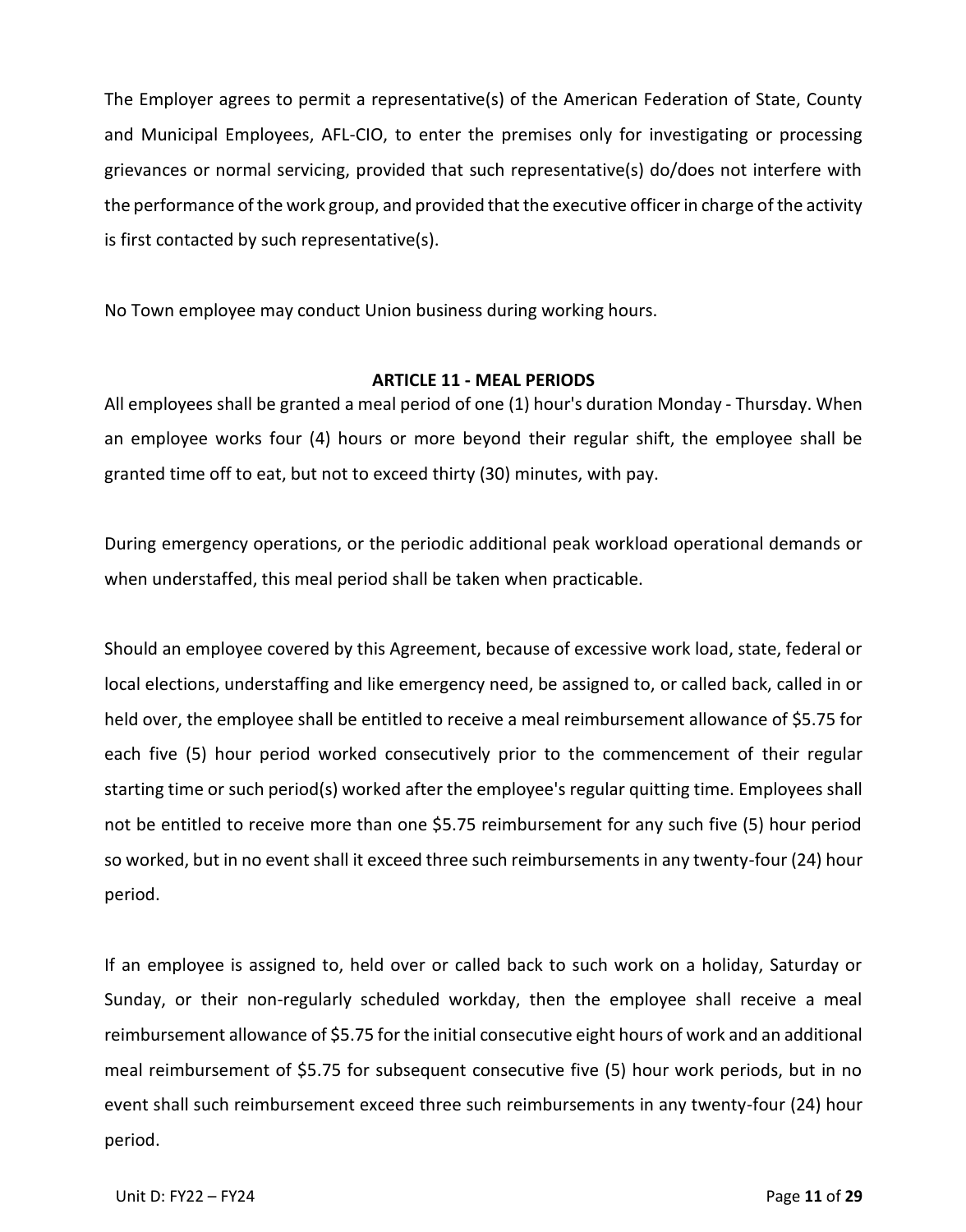# **ARTICLE 12 - REST PERIODS**

<span id="page-11-0"></span>All employees' work schedules shall provide for a fifteen (15) minute rest period during the morning shift. Employees during their rest period will remain in the building where they are working or will remain on the building site where they are working.

# **ARTICLE 13 - HOLIDAYS**

<span id="page-11-1"></span>The following thirteen (13) days shall be considered to be paid holidays:

| New Year's Day             | Labor Day               |
|----------------------------|-------------------------|
| Martin Luther King Jr. Day | Columbus Day            |
| Presidents' Day            | Veterans' Day           |
| Patriots' Day              | <b>Thanksgiving Day</b> |
| <b>Memorial Day</b>        | Christmas Eve           |
| Juneteenth                 | Christmas Day           |
| Independence Day           |                         |
|                            |                         |

Should any holiday fall on an employee's normal day off, the working day immediately preceding or succeeding the holiday, but during the same pay week, will be considered to be the holiday.

On the day after Thanksgiving, the Town agrees to establish a skeletal crew as determined by each Department Head. For those required to work the skeletal crew, straight time compensatory time off, based on actual hours worked, at a later date will be provided as scheduled by the Department Head. The determination of seniority to establish a skeleton crew as determined by each Department Head shall be determined by seniority in Unit D, not Town-wide seniority.

If Christmas Day falls on Saturday, Sunday or Monday, then Christmas Eve will be recognized on Friday and Christmas Day on Monday.

If a paid holiday occurs within an employee's vacation period, the day of the holiday shall not be charged against accrued vacation, and they shall be paid for the holiday.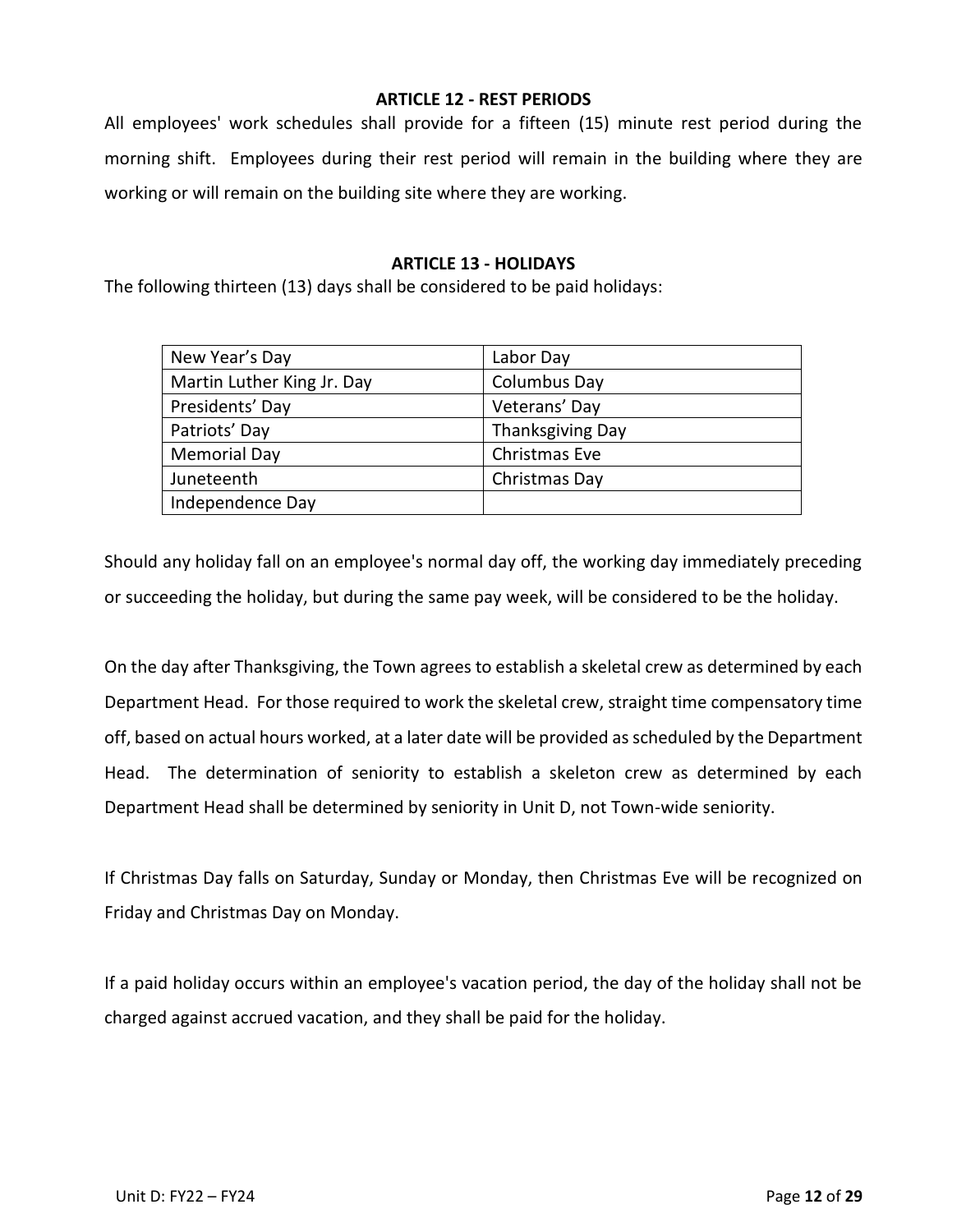### **ARTICLE 14 - LEAVE PERTAINING TO VACATION, SICK TIME & EMERGENCIES**

<span id="page-12-0"></span>Inherent in this Agreement shall be the Town of Danvers Personnel Policy with reference to leave of all kinds and is intended to include the following:

As of July 1, 2020, all leave accruals will be based on 35 hours (2 weeks of vacation = 70 hours; Sick leave of 105 hours (15 "days" x 7 hours) credited January 1st; personal leave = 21 hours per calendar year), employees who work less than 35 hours per week will have accruals pro-rated. Any banked accrued time balance will remain and will not be adjusted.

# 1. Vacation Accrual

Accumulation: Vacation leave is credited annually to qualified employees based on the schedule below. A permanent part-time employee who works a regular schedule of twenty (20) hours of more per week is entitled to a pro-rated, full-time vacation benefit based on the employee's scheduled hours. An employee who has qualified for vacation benefits but is currently working less that regular schedule of twenty (20) hours per week will be entitled to the benefits accrued:

| <b>During Calendar Year of:</b>                                                                      | <b>Vacation Leave Entitlement</b> |
|------------------------------------------------------------------------------------------------------|-----------------------------------|
| Upon hire (to be used after completion of $6$ -month $\frac{1}{6}$ folours per full month of service |                                   |
| probationary period)                                                                                 |                                   |
| $1 - 4$ years of employment                                                                          | 70 hours                          |
| $5 - 9$ years of employment                                                                          | 105 hours                         |
| 10 - 19 years of employment                                                                          | 140 hours                         |
| 20 years of employment                                                                               | 175 hours                         |

Newly hired employees: In recognition of prior municipal service, the Town may credit newly hired employees with vacation leave that aligns with their prior years of service in accordance with the chart above. In no case shall a newly hired employee earn more than 175 hours of vacation leave annually. During the first year of employment, vacation lave shall be pro-rated based on start date.

Any employee who is injured and out of work on worker's compensation, or who is on sick leave, who is confined to their home by a physician or hospitalized and continues disabled through December 31, so that their annual vacation time cannot be used, shall not lose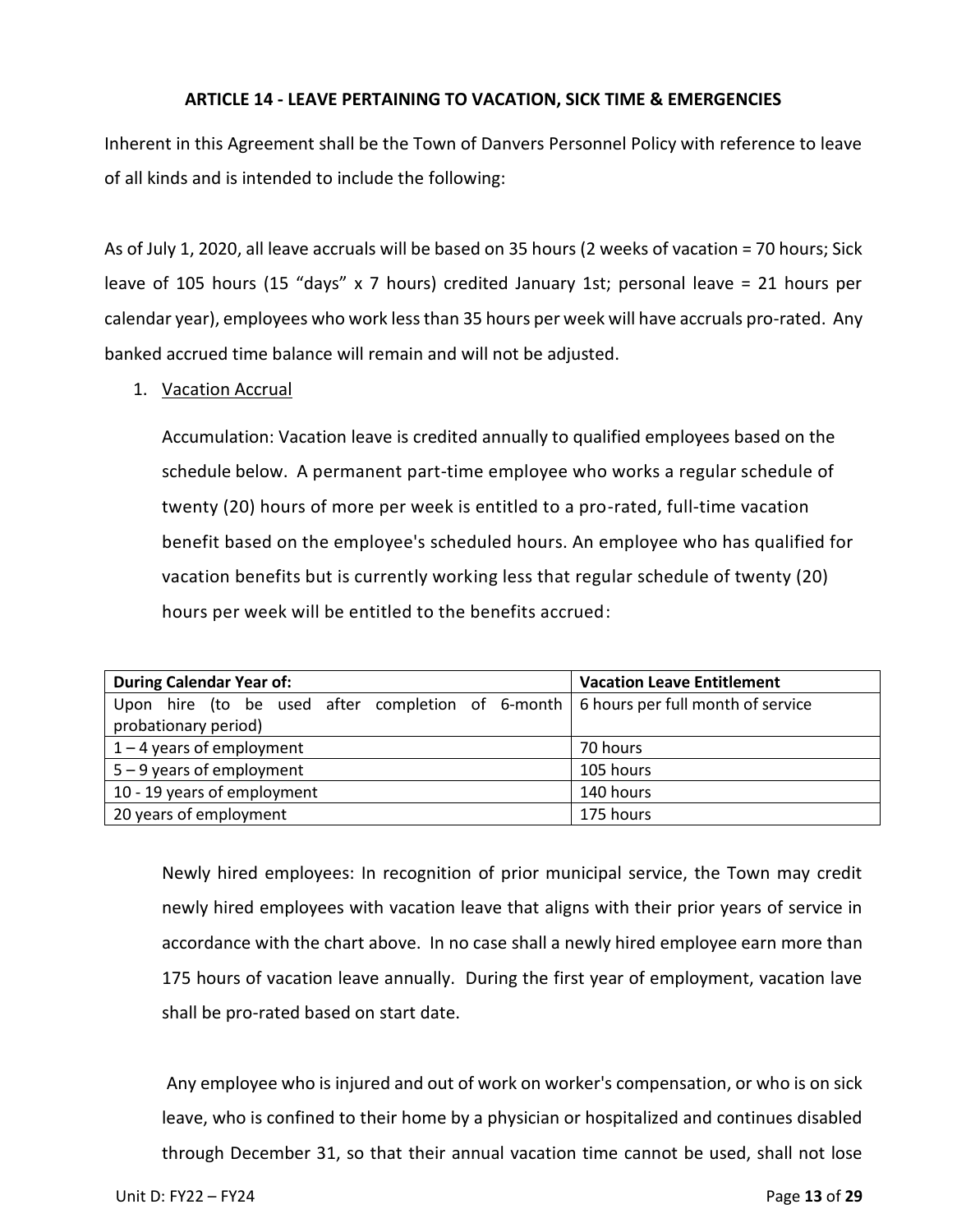such vacation time; however, they shall take the same as soon as possible after the first of the next year, after making arrangements with the Department Head so as not to interfere with department operations and manning.

### a. Vacation Carry Over

An employee shall be entitled to carry over up to thirty-five (35) hours of calendar-year vacation leave into the next calendar year, but such shall not be further cumulative. With the approval of the Department Head, a written request for such carry-over vacation time shall be provided, subject to scheduling and staffing needs and provided such vacation time will not require or result in overtime. Such carry-over vacation time shall not interfere with any other employee's right to utilize their first seventy (70) hours of vacation leave. The Department Head, in the exercise of their judgment, shall not act unreasonably.

The vacation leave utilization of employees shall be based on a rotating schedule. Seniority status to determine eligibility for vacation leave shall be based on the employee's Townwide seniority, with the seniority of employees in Unit D utilized to determine vacation leave for employees for calendar year 1995 and every alternate year thereafter. A newly hired or transferred employee's continuous length of service in Unit D shall determine their vacation seniority eligibility.

# b. Vacation Scheduling

The Department Head shall approve the scheduling of an employee's vacation benefit, taking into consideration the work schedule and needs of the department, the request of the employee and the requests of other employees.

An employee shall submit a request for vacation leave, to their division supervisor, at least ten (10) working days prior to anticipated leave, however, additional notification is preferred. The division supervisor shall approve the vacation request, taking into consideration the work schedule and needs of the vision, the request of the employee and the requests of other employees.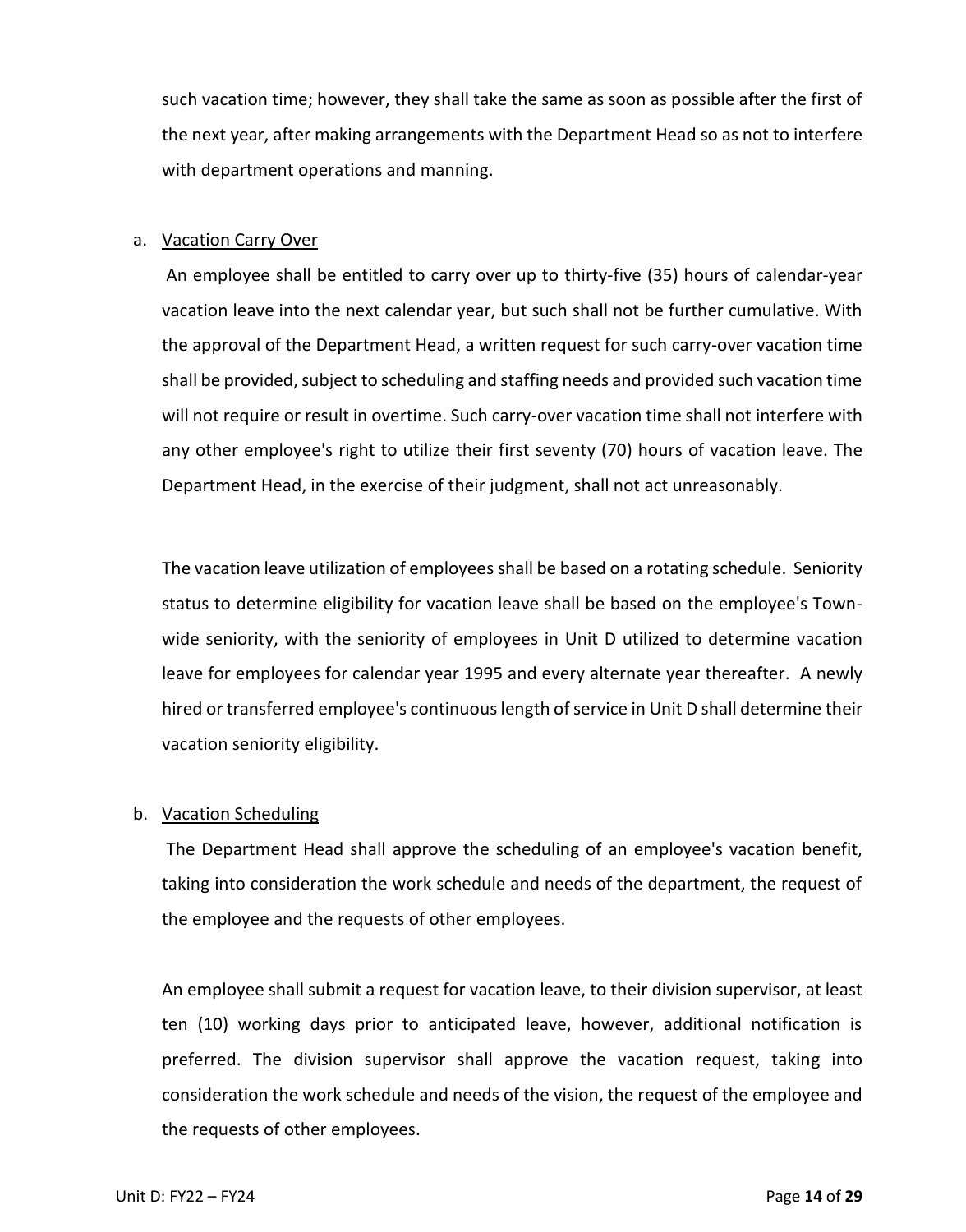With the approval of the Department Head or Supervisor, and upon forty-eight (48) hours' notice, the employee's request for single vacation days or dates less than one week may be granted. When there is a conflict between such vacation request by two or more employees, such employee with the greater seniority shall prevail in the choice of the vacation period.

Employees covered by this Agreement shall be entitled to utilize vacation leave in periods of a minimum of two (2) hours of work, but an employee may use, thirty (30) minute increments thereafter, i.e., 2.5, 3, 3.5, 4, 4.5 hours, etc.,

Subject to, and otherwise in conformity with, the Town Personnel Policy and practice: "vacation accrual is based upon the calendar year from January to December and vacation time accrued in one calendar year must be taken within the next calendar year."

A permanent employee who is laid off, resigns, or retires from the Town employment shall be entitled to receive payment for all unused vacation benefits as accrued.

# 2. Sick Leave

Except as provided for hereinafter sick leave shall be credited January 1 of each calendar year as follows:

|                                           | <b>Annual Sick Leave Entitlement</b> | <b>Maximum Sick Leave Accrual</b> |
|-------------------------------------------|--------------------------------------|-----------------------------------|
| First year of employment                  | 8.75 hours per full month of service | 120 hours                         |
| Hired on/before June 17, 1997   105 hours |                                      | 1,400 hours                       |
| Hire after June 17, 1997                  | 105 hours                            | 1,295 hours                       |

Subject to the above provisions to the extent applicable, permanent part time employees will accrue sick leave benefits on a pro rata basis.

Employees who leave work due to illness will continue to be charged with a minimum thirty (30) minutes of work, and then hour-for-hour based on thirty (30) minute intervals. ; i.e., 1.0 hour, 1.5 hours, 2 hours, 2.5 hours, 3 hours 3.5 hours, 4 hours.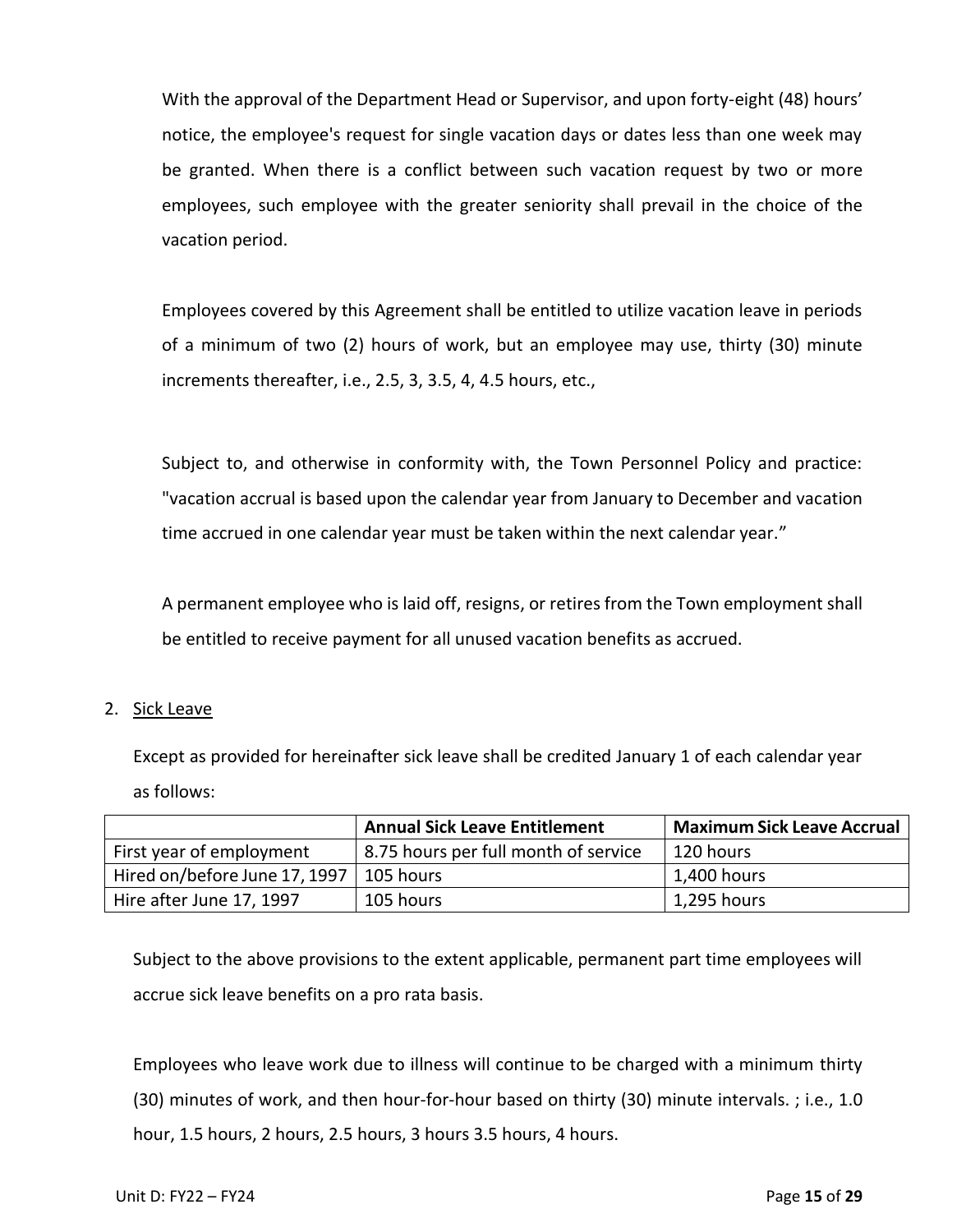### a. Use of Sick Leave

Any employee of the Town of Danvers that is eligible for sick time may use such sick time when the employee or the employee's child, spouse, parent, or parent of spouse is sick, has a medical appointment, or has to address the effects of domestic violence.

### b. Sick Leave Abuse

The Town and the Union agree that the sick leave benefit afforded the employee should not be misused or abused. Sick leave misuse or abuse directly impacts on employee productivity and the effectiveness of the Town's Unit D operations. An employee's misuse or abuse of sick leave is grounds for disciplinary action. Excessive use of sick leave directly impacts on employee productivity and the effectiveness' of the Town's Unit D operations. An employee's excessive use of sick leave is grounds for employer disciplinary action or administrative action, including termination.

Sick time cannot be used as an excuse to be late for work without advanced notice of proper use. Use of sick time for other purposes is not allowed and may result in an employee discipline. It is the expectation that employees must notify their managers or supervisors before they use sick time, except in an emergency. If any employee is out of work for three (3) consecutive days or uses sick time within two (2) weeks prior to leaving a job with the Town on Danvers, we reserve the right to require documentation from a medical provider.

The Town's procedure of monitoring and meeting with employees in a calendar year where the employee's sick leave reaches five (5) days, whether consecutive or not, will continue to be employed. The Town may or may not wish to interview an employee where the Town is aware of certain injuries sustained, serious illness, hospitalization, etc., of the employee.

The Town will continue to interview employees during their work hours, and reasonable notice will be given the employee of the impending interview. During the interview, the employee will continue to be entitled to a Union representative if they so request.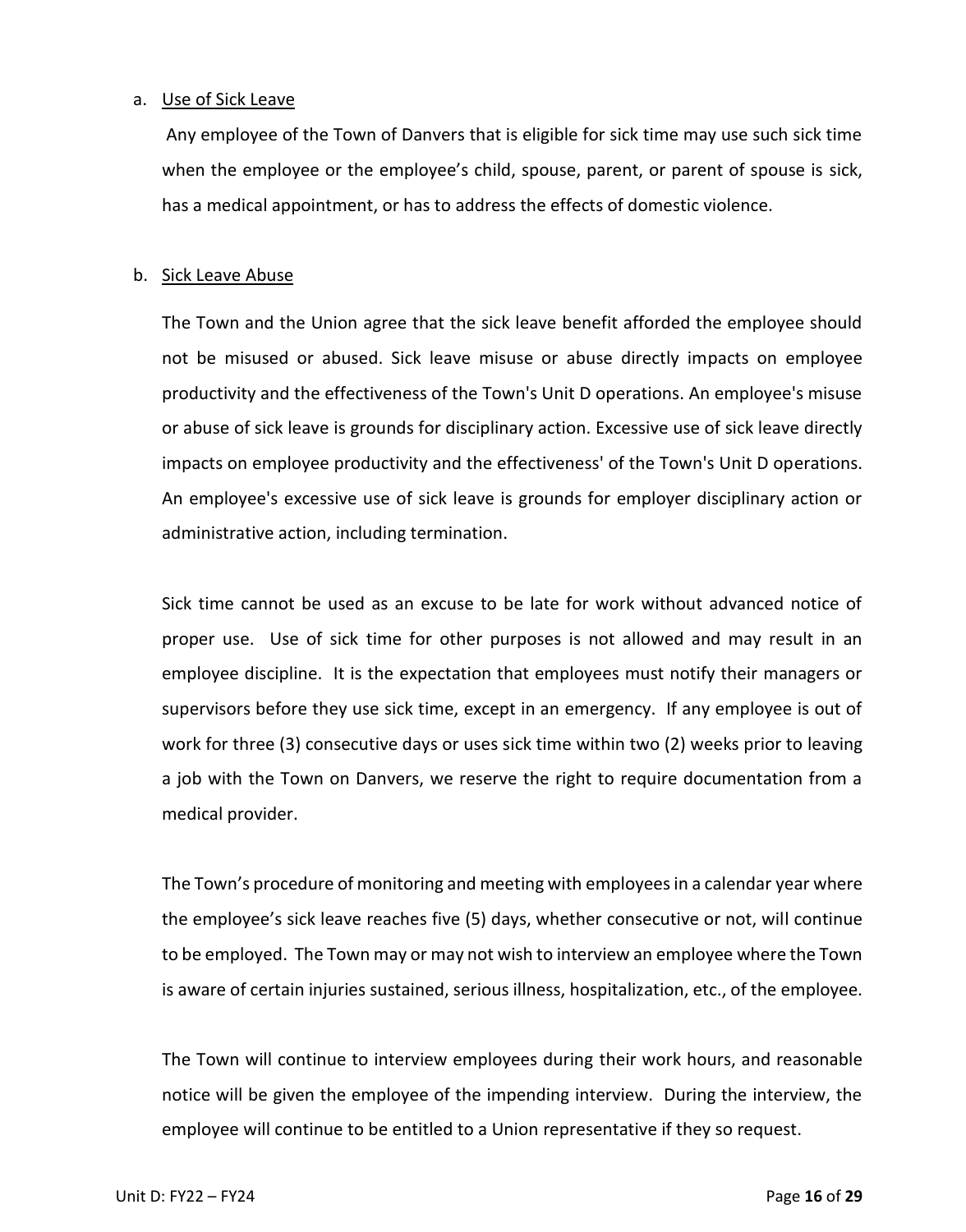The Town will carry out its standard of reviewing such employee's sick leave utilization in an equitable and non-discriminatory manner.

The Town continues to reserve its inherent rights in the investigation/review of an employee's sick leave; e.g., misuse, abuse or excessive use, including its rights consistent with the current collective bargaining Agreement.

# c. Sick Leave at Separation

With a minimum of four (4) months' notice for retirement or one (1) months' notice for resignation, or death, employees with more than fifteen (15) years of service will be compensated \$50 for each day (7 hours) of accrued sick leave, up to a maximum of 100 days (700 hours), or \$5,000.

# 3. Parental Leave

If an employee provides to the Town satisfactory medical evidence and a doctor's certificate of disability attributed to maternity or paternity, then the employee shall be entitled to utilize their sick leave benefits concurrently with the Family Medical Leave Act (FMLA), if eligible. The Town does not waive its right to contest the sufficiency of the medical evidence submitted as is the practice in any sickness situation. Parental Leave without pay shall be granted for a period of up to twelve (12) weeks after delivery as covered through FMLA, if eligible, or up to eight (8) weeks after delivery through the Massachusetts Parental Leave Act, if eligible.

# 4. Doctor's Certificate

If an employee is out of work for sickness for three (3) consecutive workdays, then such employee, prior to the employee's return to work, shall/will be required to submit a doctor's certificate, which certificate shall state in detail the type of illness, the treatment and certifying that the employee is then able to fully perform their work duties. The Town, in its discretion, may waive this requirement in any given case.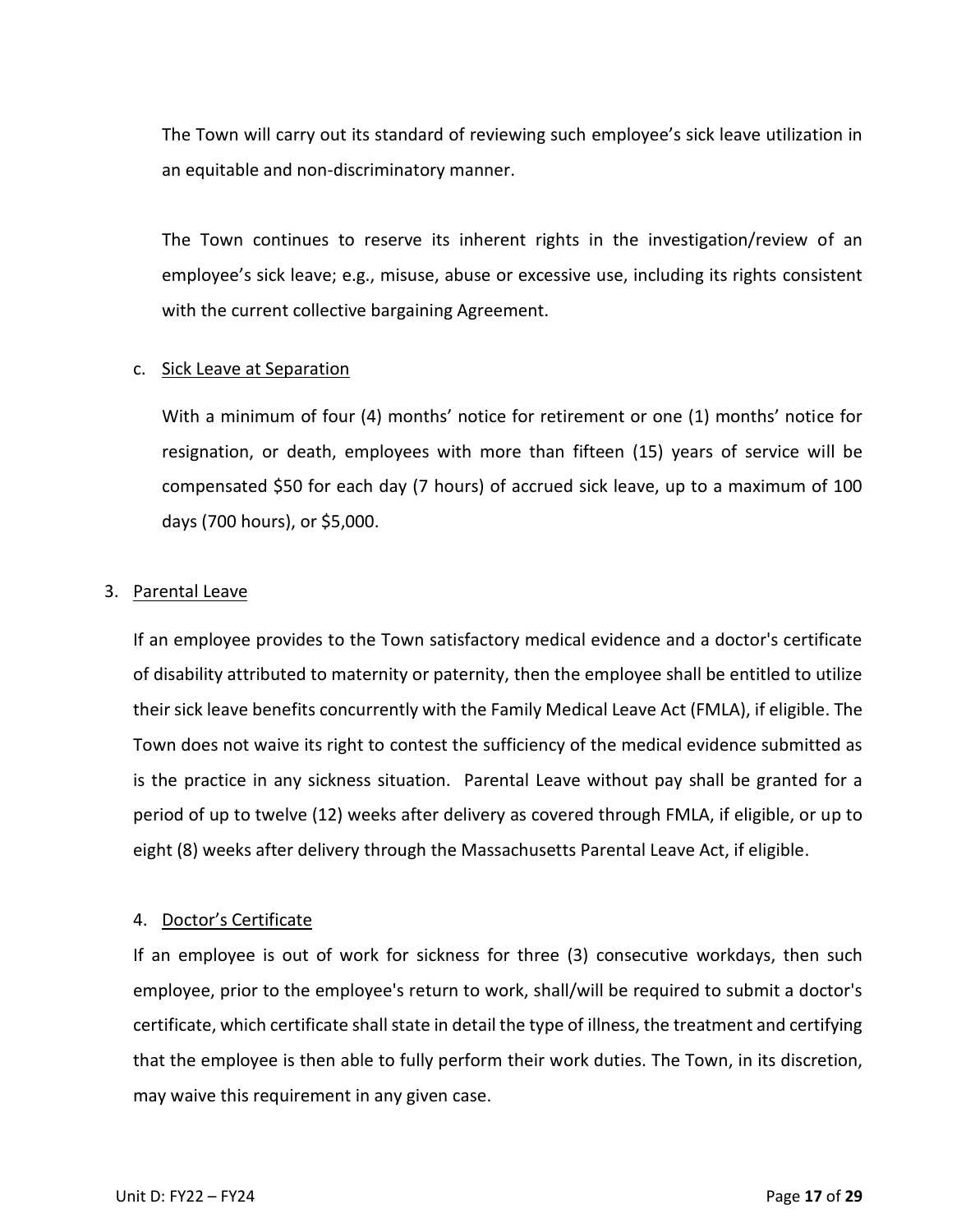#### 5. Bereavement Leave

Each employee shall be entitled, in connection with a death in the immediate family, twentyeight (28) hours paid bereavement leave, plus seven (7) additional paid hours if unusual travel conditions exist. Immediate family includes, spouse, children, parents, siblings, grandparents, grandchildren, parents-in-law, stepparents, stepchildren, or a person residing within the employee's household (including foster children) at the time of the death.

Each employee shall be entitled, in connection with a death of other relatives, seven (7) hours paid bereavement leave. Other relatives include, siblings-in-law, aunt, uncle, niece, nephew, spouse's grandparents.

Bereavement leave is not to be charged against an employee's accumulated sick, vacation or personal time.

### 6. Personal Leave

Each employee shall receive twenty-one (21) hours personal leave with pay once each calendar year. Employees are required to provide their Department Head forty-eight (48) hours in advance notice of leave. The Department Head shall not be unreasonable in reaching a decision, and will take the minimal staffing needs of the division into consideration when reaching a decision. Personal time shall not be charged against sick leave. This 48-hour notice shall be waived in the event of an emergency, but the employee shall notify or cause the Department Head to be notified as soon as possible of the taking personal leave. Personal leave be charged at a minimum of one (1) hour, then thirty (30) minute increments.

### 7. Leaves of Absences

### a. Personal Illness

Upon written request, with a letter from the employee's physician setting out the nature of the disability with accompanying medical reasons, the treatment and estimated time for recovery and certification that the employee is disabled and unable to work, a leave of absence without pay shall be granted the employee for personal illness after the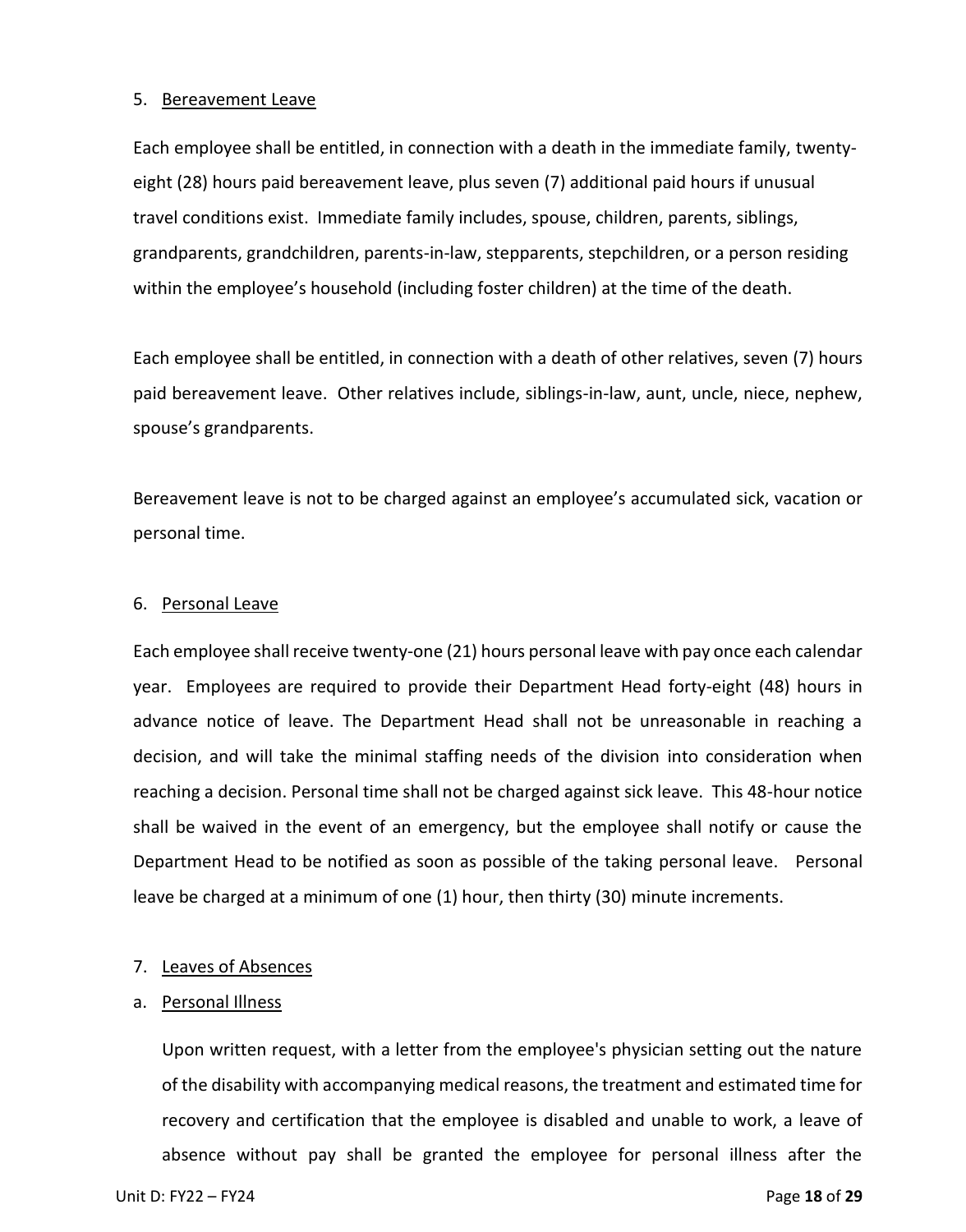employee's accumulated sick time has been exhausted. The leave of absence for personal illness will not exceed a one-year period. The Town will return the employee to the employee's former position if it is feasible to do so, and upon certification by the employee's physician thereafter that the employee is physically and mentally able to return and fully perform their workload and responsibilities.

If this is not feasible, the employee will be placed in a position at the same rate of pay and on the same shift as determined by the Department Manager. The employee will be given the first opportunity to return to a position for which they are fully qualified, and will, provided they are fully qualified, be given the first opportunity to return to their former position, if and when the position is open.

### b. Industrial Accident

An absence because of an industrial accident will be governed by General Law C. 152. It is agreed that an employee who is receiving worker's compensation who has accumulated sick leave or vacation shall be allowed to supplement the workers' compensation monies with sick leave or vacation leave to the extent required to provide the employee with the difference between their worker's compensation and the employee's regular base weekly rate.

### c. Military

An employee who enters the military service shall be deemed to be on leave of absence, and the employee's status of re-employment will be according to Section 9 of the Military Selective Service Act of 1967. An employee who is called for summer military service or National Guard training shall be paid the difference between the employee's regular earnings and military pay.

# d. Educational

The Town may allow a leave of absence without pay up to twelve (12) months for educational purposes. The Town will return the employee to the employee's former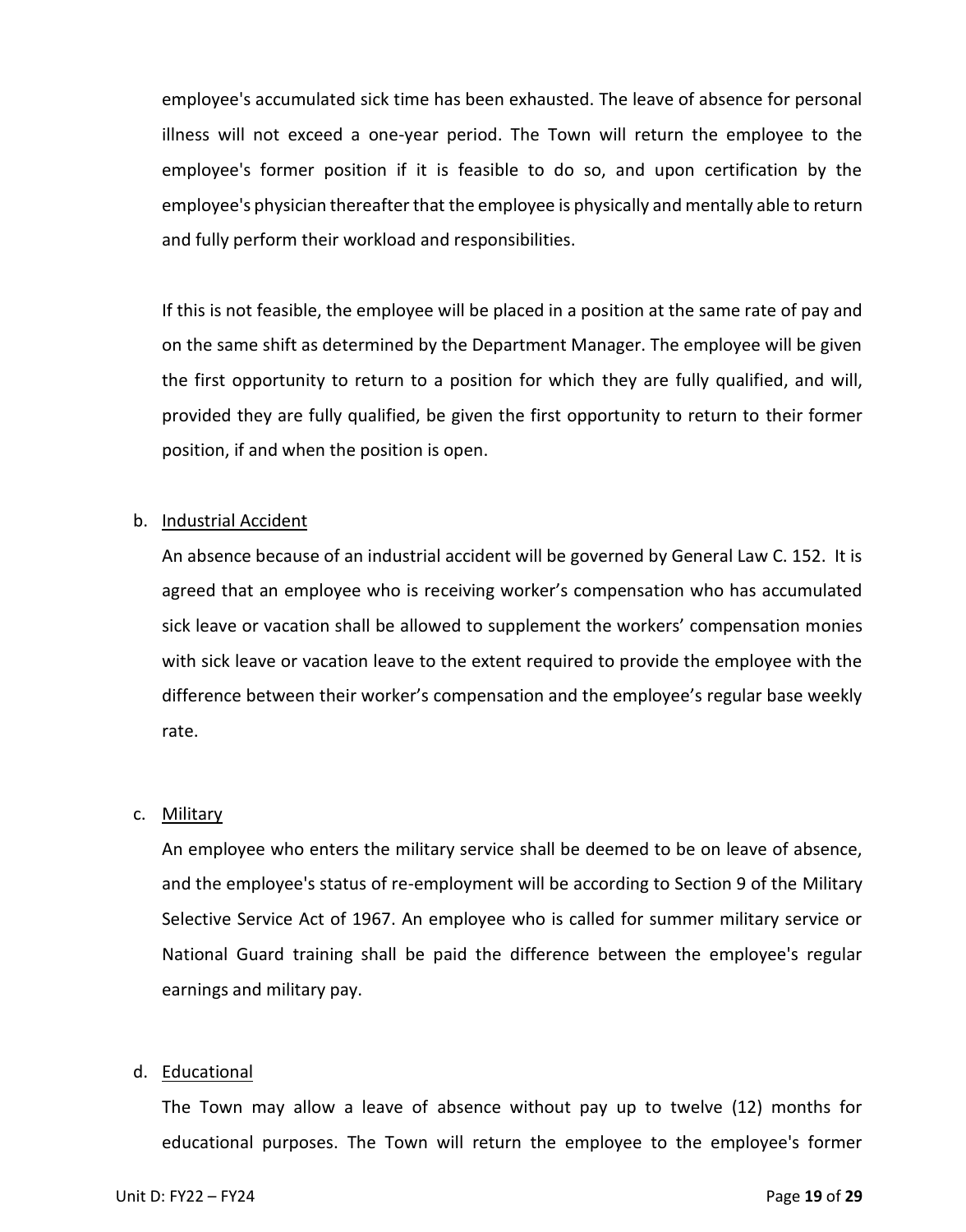position if it is feasible to do so. If this is not feasible, the employee will be placed in a position at the same rate of pay and on the same shift as determined by the Department Manager. The employee will be given the first opportunity to return to a position for which the employee is fully qualified and will be given the first opportunity to return to the employee's former position, provided they are fully qualified, if and when the position is open.

### e. Other Leaves of Absence

Leaves of absences without pay for reasons other than the above may be granted for good and sufficient cause within the present Town policy on leaves of absences provided such written request is provided with sufficient time for the Town to investigate and determine good and sufficient cause. Upon certification by the employee's physician that the employee is physically and mentally able to return and fully perform their workload and responsibilities, the employee will return. The Town will return the employee to the employee's former position if it is feasible to do so. If this is not feasible, the employee will be placed in a position at the same rate of pay and on the same shift as determined by the Division Manager. The employee will be given the first opportunity to return to a position for which the employee is fully qualified and will be given the first opportunity to return to the employee's former position, provided that they are fully qualified, if and when the position is open and upon certification by the employee's physician that they are physically and mentally able to return and fully perform their workload and responsibilities.

### **ARTICLE 15 - JURY PAY WITNESS SUBPOENA**

<span id="page-19-0"></span>The Employer agrees to make up the difference in an employee's wages between the normal week's wages and compensation received for actual time sitting as a juror or required to be away from their duty station due to prior obligations or when subpoenaed as a witness in a legal proceeding where the employee is not a party to the litigation. The employee must report back to work when not so obligated for the remainder of the shift.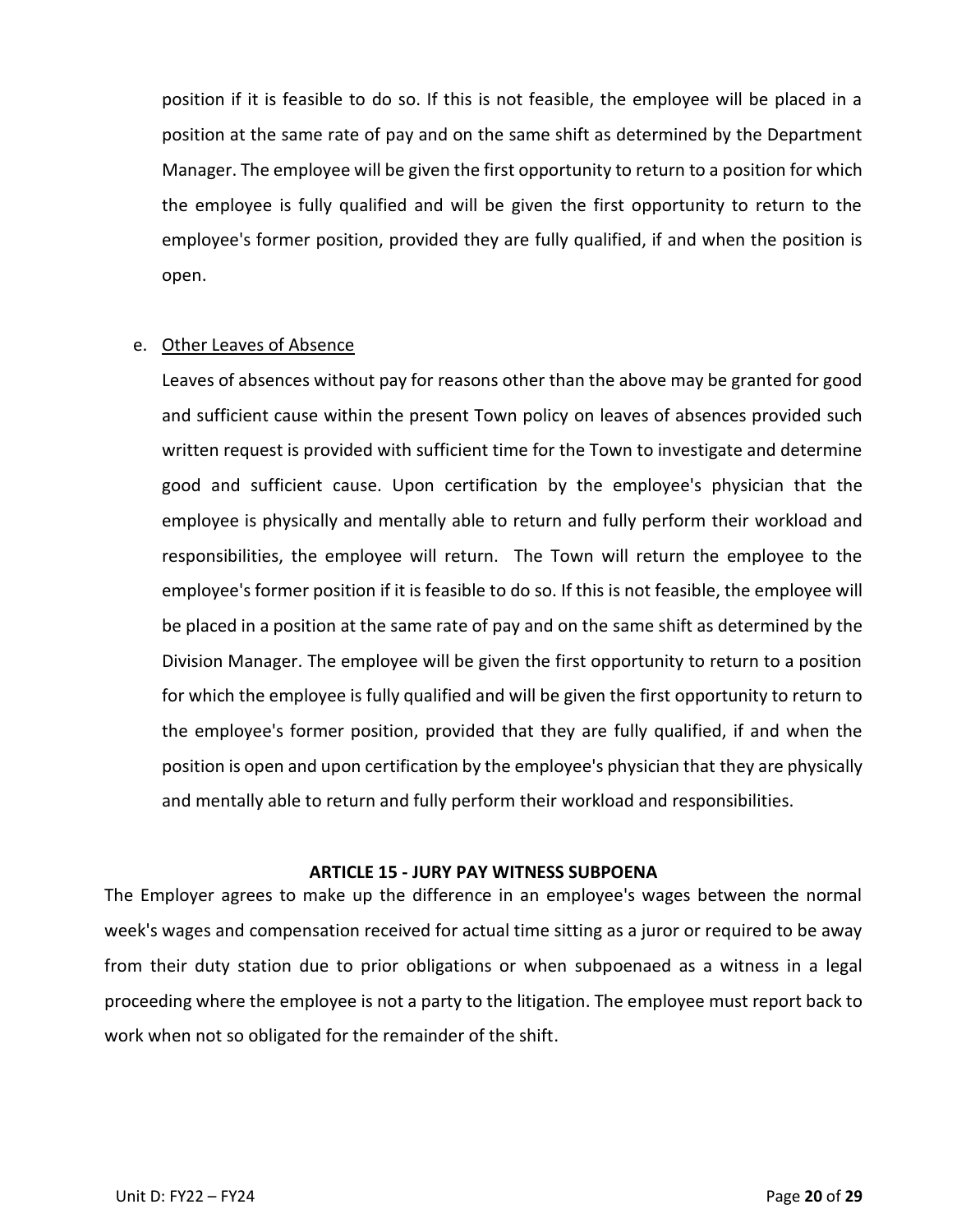# **ARTICLE 16 - HEALTH AND WELFARE**

<span id="page-20-0"></span>It is agreed that should any changes occur in the statutes affecting health and welfare insurance policies, this agreement will be immediately reopened for negotiations on this subject. Upon expiration of any contracts presently in effect and all future contracts between insurance carriers and the Employer dealing with medical coverage, the Union will be fully informed of any negotiations dealing with coverage that affects its members, and may make inquiries and advise the Employer of desires of the employees.

The Town life insurance benefits provided to permanent full-time employees is \$5,000.

# **ARTICLE 17 - CLASSIFICATION PLAN AND PAY RATES**

<span id="page-20-1"></span>Compensation for employees in Unit D will be in accordance with the Pay Table in Appendix A, attached, and the assignment of classes of positions to pay ranges will be in accordance therewith. Employees covered by the terms of the Agreement will receive their step increases for satisfactory performance. For employees hired on or before January 1, 2017, those step increases shall be on July 1. For employees hired after January 1, 2017, those step increases shall be paid annually on their actual anniversary date.

| <b>Effective Date (first payroll of July)</b> | Percentage Increase to unit members' base rates |
|-----------------------------------------------|-------------------------------------------------|
| 7/1/2021                                      | 2%                                              |
| 7/1/2022                                      | 2%                                              |
| 7/1/2023                                      | 2%                                              |

Except for employees who retire voluntarily or involuntarily, all economic benefits or raises shall be paid only to employees who were on the payroll as of the execution of this Agreement.

Should an employee be promoted one grade, such employee will be compensated at an hourly rate no less than \$0.50 per hour higher than the employee's hourly rate in the employee's previous range, provided, however, that no such increase may exceed the maximum step in the new grade to which the employee is promoted. The fifty (\$0.50) cent increase may fall on or within a step in the new grade.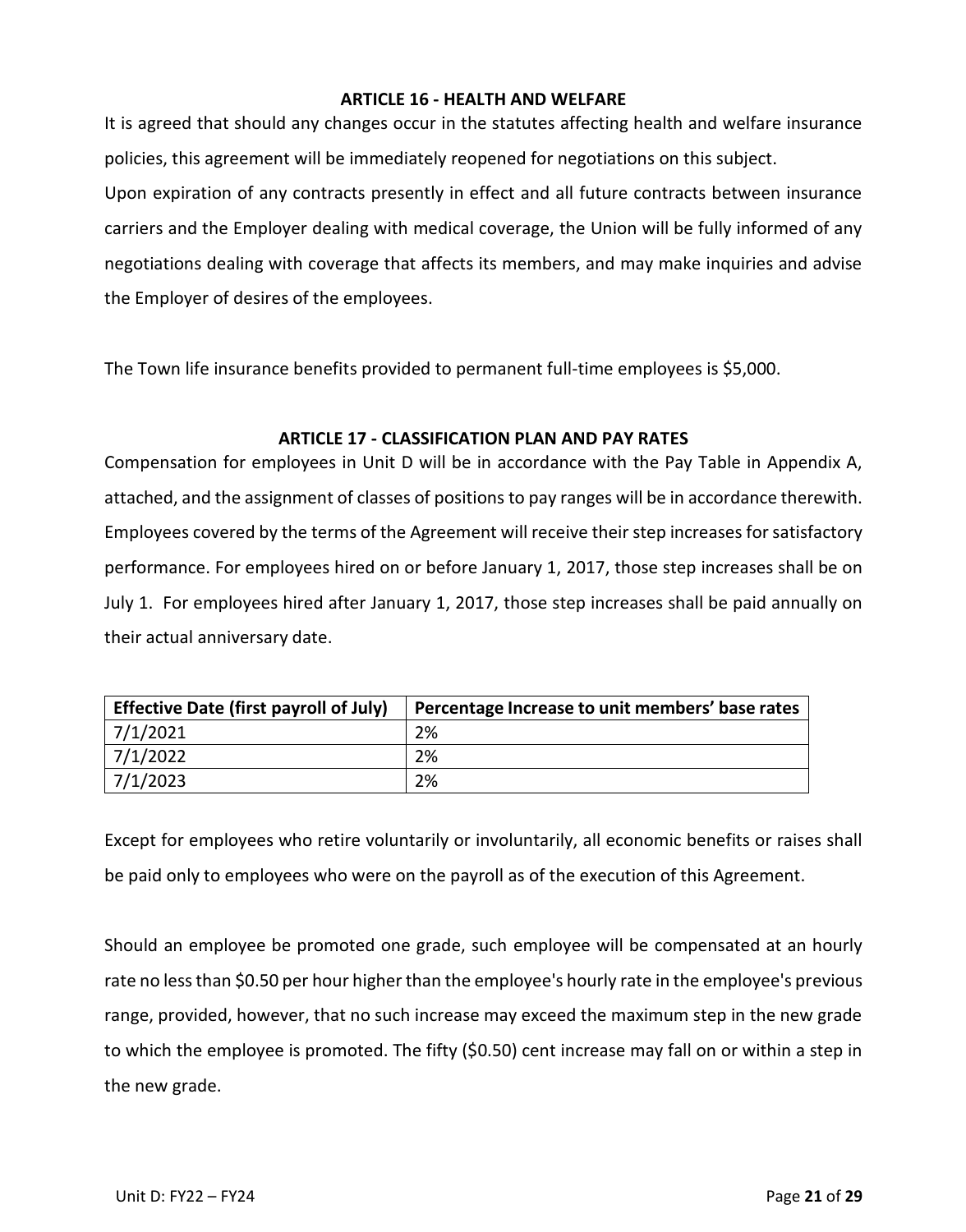### **ARTICLE 18 - REPORTING FOR WORK**

<span id="page-21-0"></span>In the event an employee reports to their place of work at their regularly scheduled time and there is a lack of work of the type he normally performed, they will be assigned to other duties for which they are qualified at their normal rate of pay.

### **ARTICLE 19 - NO STRIKE CLAUSE**

<span id="page-21-1"></span>The Union hereby agrees and affirms that during the terms of this Agreement, or renewal or extension thereof, neither it or any of its agents will engage in, incite or participate in, either directly or indirectly, any strike, sit-down, stay-in, slow-down, work stoppage, withholding of services, concerted sick call-in or leave taking or intentionally unauthorized absences, or any unlawful interferences with work.

# **ARTICLE 20 - MISCELLANEOUS PROVISIONS**

- <span id="page-21-2"></span>1. Bulletin Board - Announcements shall be posted in conspicuous places where employees enter or leave the premises. Parties to this Agreement may use the bulletin boards for notices of routine nature.
- 2. Any employee shall be offered the one-time opportunity, if requested, to obtain from their Department Head or the Department Head's designee, the employee's sick leave balance on January 1 of the calendar year.
- 3. Should any provision of this Agreement be found to be in violation of any federal or state law by a court of competent jurisdiction, all other provisions of this Agreement shall remain in full force and effect for the duration of this Agreement.
- 4. Access to Personnel Folder: Upon written request, an employee will have the opportunity to review their personnel folder, excepting material lawfully excludable as confidential or privileged, during the regularly scheduled daytime working hours, Monday through Friday, at a time and appointment convenient to both parties. The review must take place in the Human Resources office in presence of Human Resources personal and shall occur not more than three times per year without the approval of the Human Resources Director. At the employee's expense, they will be afforded a copy of any material not lawfully excludable as confidential or privileged, held in said folder.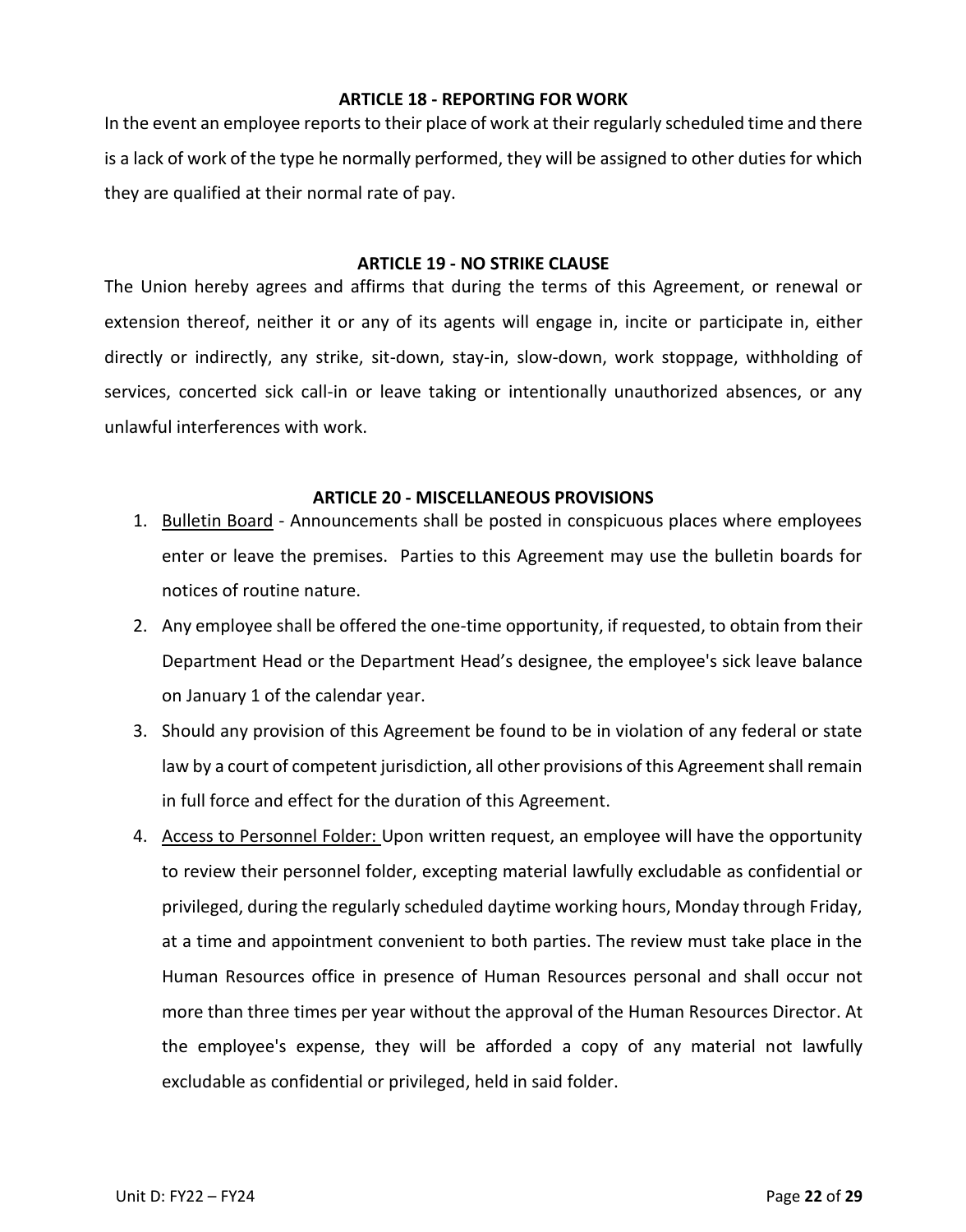After notification of or knowledge of such material, any neglect, refusal or failure for any reason of an employee to review, sign or provide such written response, shall have no effect on the Town's right to place such material in the employee's personnel folder nor affect the Town's right to use such material in its evaluations.

- 5. Except for extraordinary circumstances, an employee intending to leave the employ of the Town of Danvers shall give a minimum of three (3) weeks advance written notice of such action to their manager or express designee. Except for extraordinary circumstances, an employee intending to retire from Town employment shall provide their manager or express designee a minimum of a three (3) month advance written notice of the employee's intent to retire and the intended and estimated date of retirement.
- 6. The Town will not discriminate against any employee on the basis of race, color, national origin, age, religion, creed, disability, veteran's status, sexual orientation, gender identity, or gender expression.
- 7. Deferred Compensation Plan Match: The Town agrees to match, up to, two hundred and fifty dollars (\$250) of contributions made by an employee into their 457B deferred compensation plan. The Town's match will be made annually during the month of November.
- 8. Tuition Reimbursement: Subject to funding, the Town shall provide seventy percent (70%) tuition reimbursement to employees who earn a grade of A, sixty percent (60%) tuition reimbursement to employees who earn a grade of B and fifty percent (50%) tuition reimbursement to employees who earn a grade of C to employees who, with Department Head advance approval, take courses in an approved program, at an accredited educational institution, which course in the judgment of the Department Head is required or related to the employee's work. The Town shall reimburse one hundred percent (100%) of the cost of books so long as the employee receives at least a grade of C. Should the Town require or request that an employee take such a course, the Town shall reimburse the employee one hundred percent (100%) tuition reimbursement (including required course book). In each situation, the employee must take the course in an approved program at an accredited educational institution and obtain a satisfactory grade of C or its equivalent.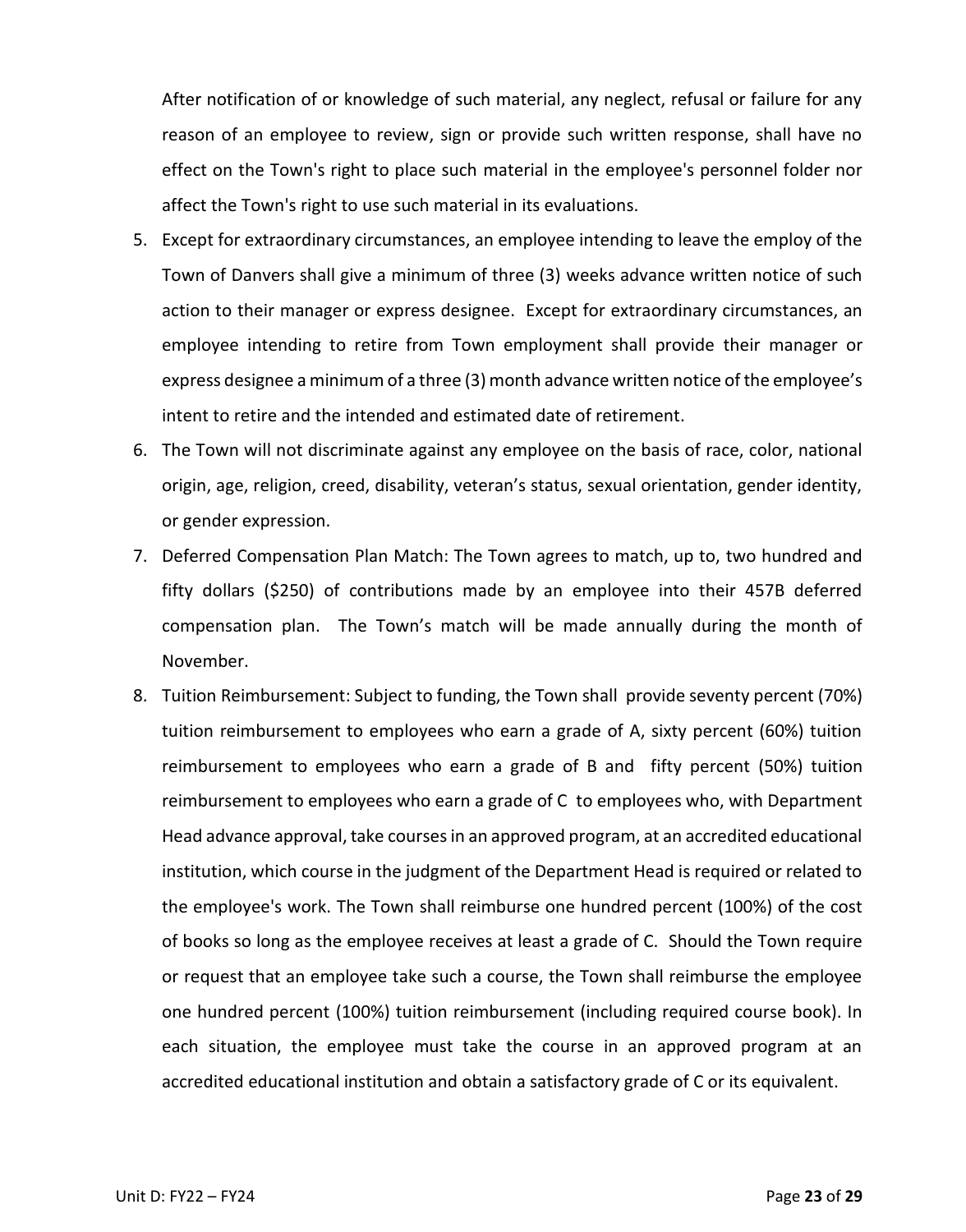### **ARTICLE 21 - PHYSICAL EXAMINATION**

- <span id="page-23-0"></span>1. Should the Department Head or their designee have reason to believe that an employee is not physically or mentally able to perform their assigned duties and responsibilities, then, at Town expense, the employee may be required to be examined by a physician selected by the Town and the employee. The examination shall be conducted as soon as possible, and the physician shall forward in writing a statement detailing the medical findings, treatment required, if any and certifying to the Town that the employee is not able to return to work or if certified to return to work, is able to fully perform all of their duties and responsibilities. The Town does not waive its right to utilize its own physician when necessary or as otherwise consistent with Town policy and practice.
- 2. An employee who signs up with a Town-approved health club, who pays their membership and fully participates in the health fitness program at the club for the period of a year, shall be eligible for reimbursement by the Town of a sum up to two hundred and fifty dollars (\$250.00) of their membership payments reimbursable as follows:

After the employee's thirty-eight (38) visits and participation is confirmed, the employee shall be reimbursed one hundred and twenty-five dollars (\$125.00) within thirty (30) days. After the employee's seventy-five (75) visits and participation if confirmed, the balance of the monies, up to one hundred and twenty-five dollars (\$125.00) (or less) amount paid by the employee shall be reimbursed within thirty (30) days.

# Provided:

- a. The employee has completed a minimum total of seventy-five (75) visits to the health club, has fully participated in the fitness health program and has satisfactorily demonstrated their fitness condition improvement from the date of their entry into the program at the beginning of the year and their fitness condition at the end of the year.
- b. The employee will be tested at the beginning of the program by the club to determine weight, body fat content, fitness, flexibility, life cycle (bike), sit ups, push-ups and pulse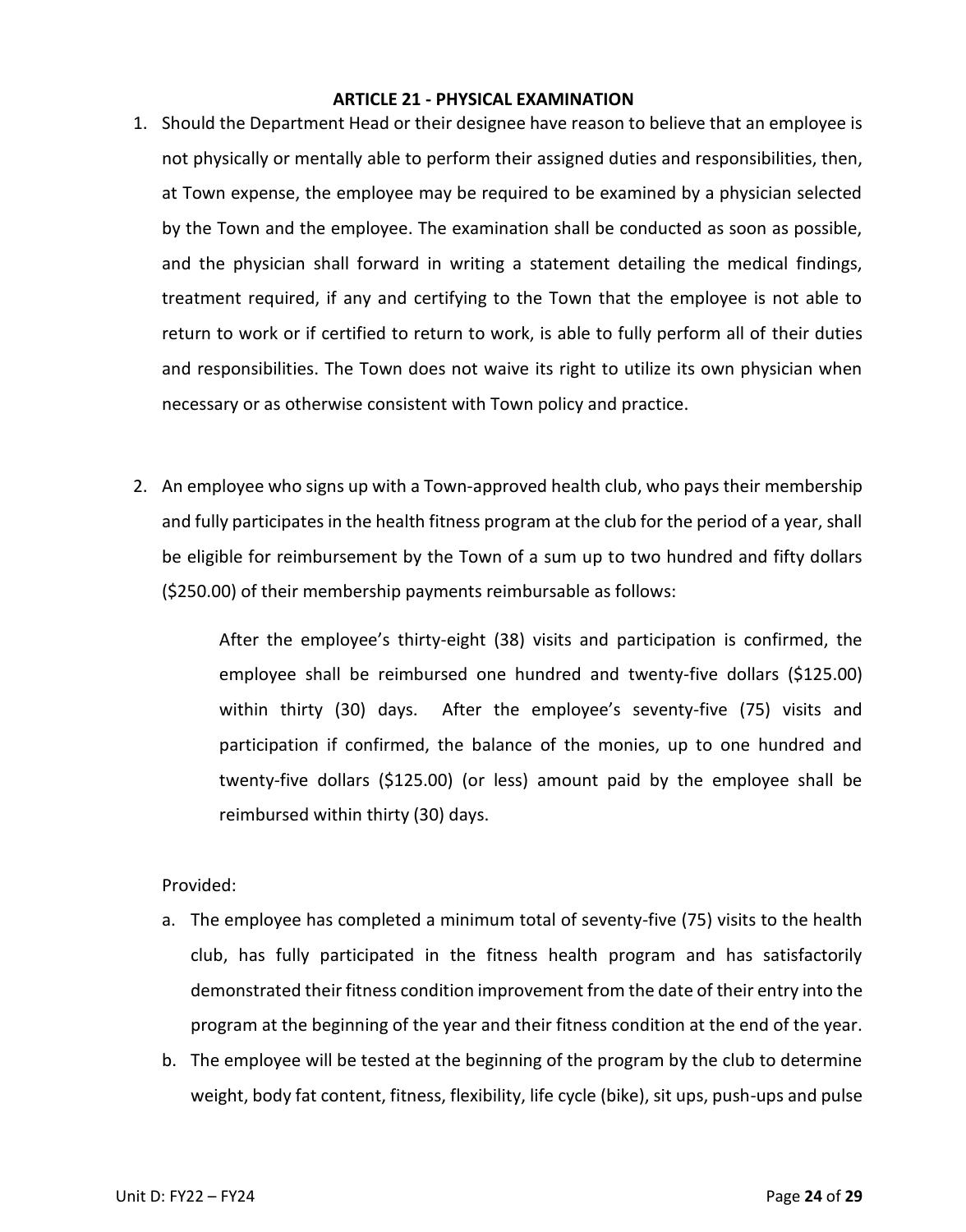rate and will be so tested at the end of the yearly program to demonstrate their improvement.

c. The employee will confirm at each reimbursement event, in writing to the Town through the appropriate Division Head that they have so fully participated in the program, has so attended the required minimum of reimbursement event visits during the year, has paid out-of-pocket the sum of money requested for reimbursement and has, at the time, continued to satisfy the physical fitness improvement standards.

A substantially comparable form and content shall be developed and designed by the approved health club to assist in the employee's development.

# **ARTICLE 22 - LONGEVITY**

<span id="page-24-0"></span>Employees in a calendar year who complete their fifth, tenth, fifteenth, twentieth, twenty-fifth or thirtieth year prior to December 1 of each calendar year shall be entitled to receive a lump sum longevity payment payable the second full payroll week in December as follows:

| <b>Continuous Employment</b> | Rate     |
|------------------------------|----------|
| 5 years, less than 10        | \$550.00 |
| 10 years, less than 15       | \$725.00 |
| 15 years, less than 20       | \$800.00 |
| 20 years, less than 25       | \$850.00 |
| 25 years, less than 30       | \$875.00 |
| 30 years or more             | \$950.00 |

# **ARTICLE 23 - LIMITED SERVICE FEE / INDEMNIFICATION & REIMBURSEMENT**

- 1. Limited Service Fee
	- a. Subject to the terms and provisions of G.L. (Ter. Ed.) c 150E, s. 12 and regulations promulgated thereunder, the Town agrees to require as a condition of employment that all bargaining unit employees pay a service fee to the Union on or after the thirtieth  $(30<sup>th</sup>)$ day following the beginning of employment or the date of the signing of the Collective Bargaining Agreement, whichever is later. The amount of the service fee shall be equal to the amount required to become a member and remain a member in good standing in the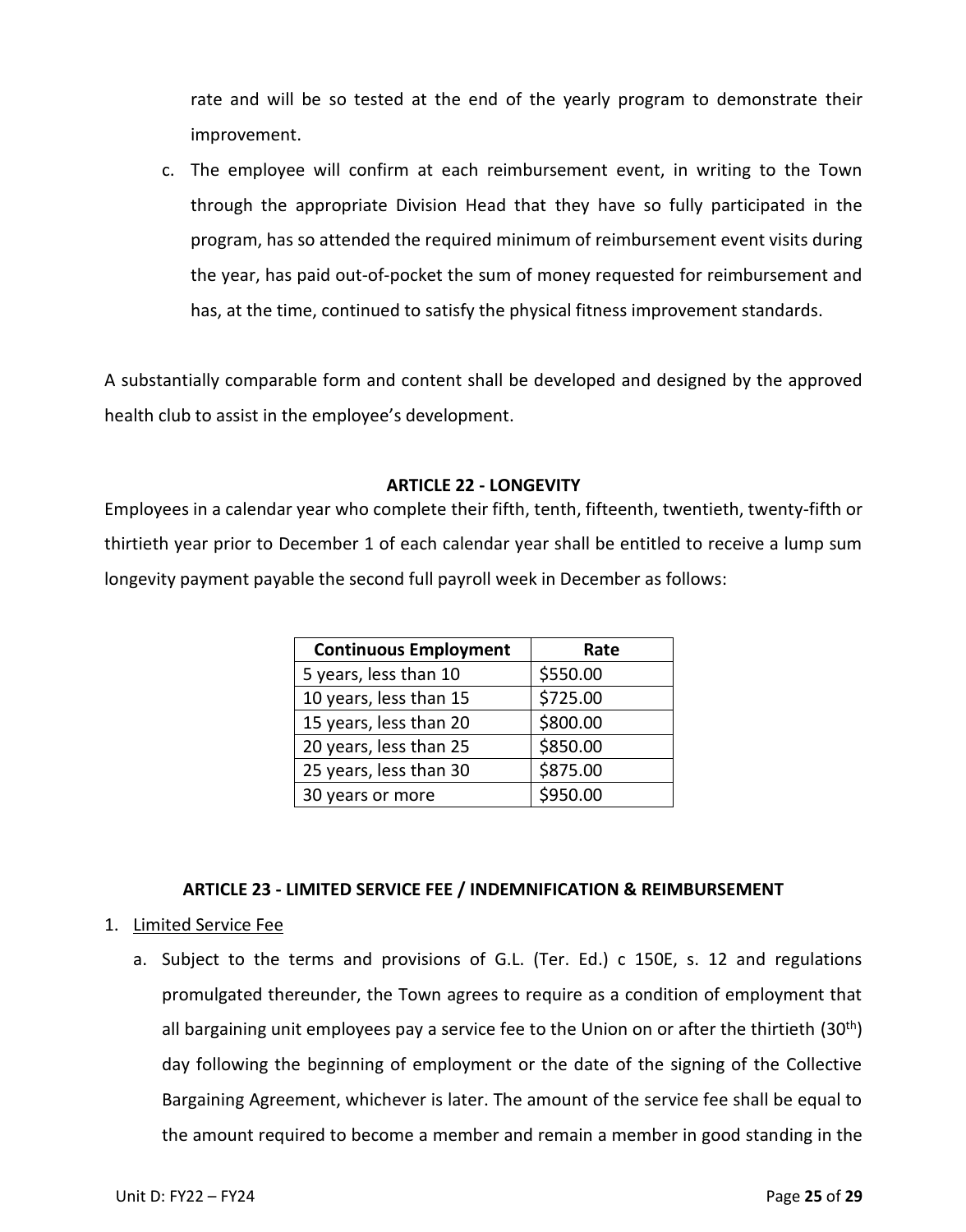Union. Resignation from the Union or failure to maintain good standing as a Union member shall require the employee to pay the service fee.

b. If an employee does not pay a valid service fee after the bargaining agent has made a written demand to the employee for payment of such fee, the Town shall be required to, subject to the statute and its regulations promulgated thereunder: suspend the employee without pay for a period not to exceed five (5) working days. If the fee is paid within the five (5) working day period, the employee will return to work the next day. Such action may be exercised once per fiscal year.

### 2. Indemnification/Reimbursement

- a. The Union agrees to indemnify the Town, make whole and save harmless the Town against all claims, suits, actions or other forms of liability whatever nature, for all damages and financial loss which the Town may be required by an administrative agency, arbitrator, court or tribunal of competent jurisdiction, to expend, incur, pay or suffer, caused or occasioned by the deduction of such service fee from an employee(s) or out of the application (including defense or prosecution) of the terms of this service fee provision.
- b. The Union shall reimburse the Town for any expenses incurred as a result of being ordered to reinstate any employee suspended at the request of the Union for not paying the service fee. The Union will intervene in and defend any administrative or court litigation concerning the propriety of such suspension for failure to pay the service fee. In such litigation, the Town shall have no obligation to defend the suspension.
- c. Should the Town defend any such action(s) taken against the Town (and/or others) by an employee so suspended, the Union shall not be required, provided the service fee is properly implemented and lawful, to reimburse the Town for the Town's legal costs, fees, and expenses if the Town has failed in good faith to enforce the five (5) work day suspension provision of this service fee clause.
- c. Service fee(s) shall be deducted as provided in Article 3 and so remitted.
- d. This Article shall not become operative as to employees in the AFSCME Unit D bargaining unit until this Agreement has been formally executed, pursuant to a vote of a majority of all employees in that bargaining unit present and voting.
- e. Disputes between the parties concerning this Article shall be resolved in accordance with the grievance procedure contained in this Agreement. In the event such a dispute is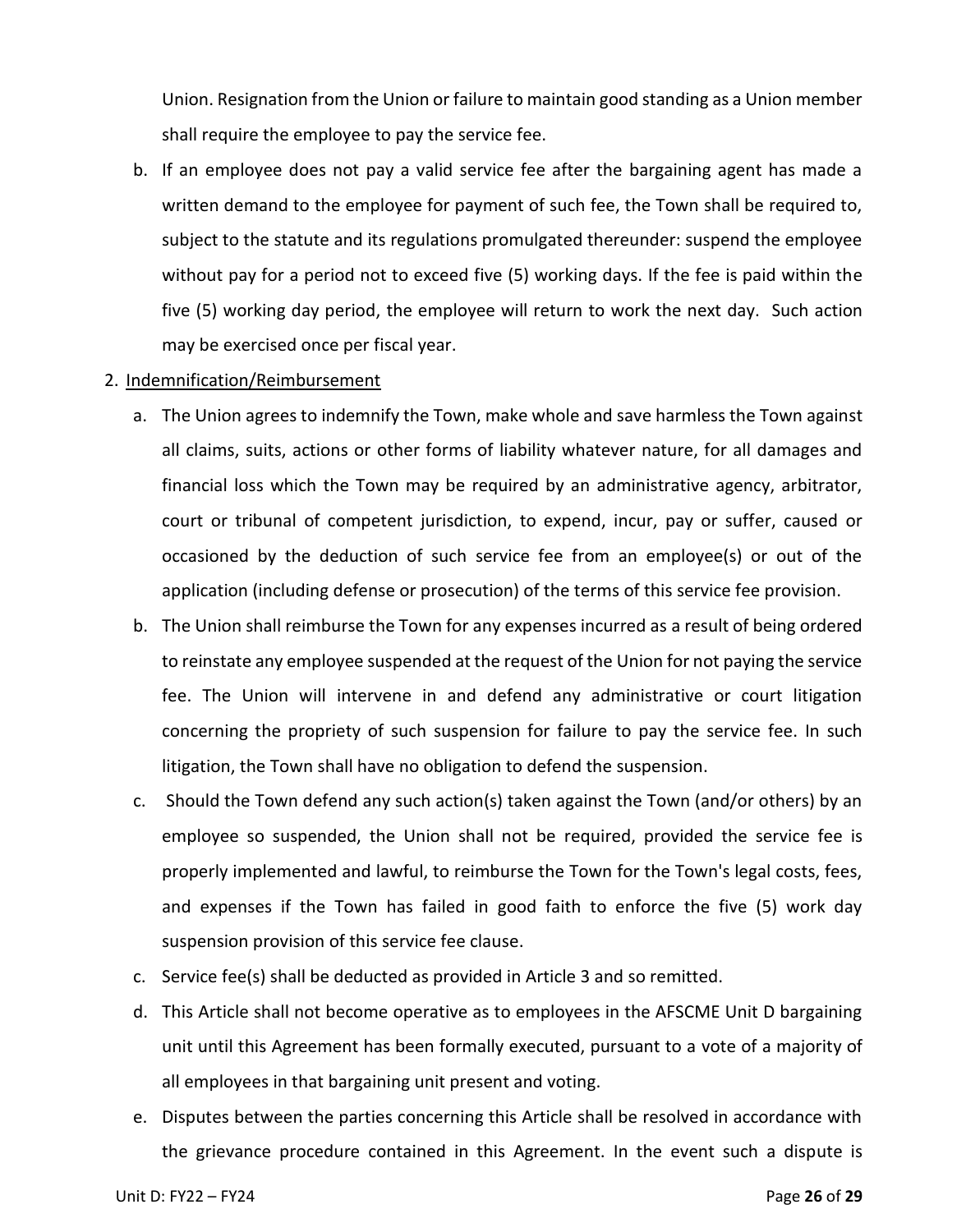submitted to arbitration, the arbitrator shall have no power or authority to order the Town to pay such service fee on behalf of any employee.

### **ARTICLE 24 -UPGRADED WORK**

<span id="page-26-0"></span>Any employee who is expressly assigned by the department head to perform upgraded work shall, when they so substitute and performs such upgraded work for a minimum period of three (3) consecutive days and substantially assume the responsibility and workload of the employee for whom they substitute, be paid the hourly rate of the first step of the next position range above the employee's range. Such compensation paid shall be retroactive to the first day of such working out of grade.

# **ARTICLE 25 - DURATION CLAUSE**

<span id="page-26-1"></span>This Agreement shall be effective for three (3) years commencing July 1, 2021 and shall continue to June 30, 2024. The wages, economic benefits and provisions herein shall be effective as of the dates specified herein, and the parties agree that on or about January 2022 if not done earlier by agreement of the parties, they will confer on any proposed changes or amendments to the Collective Bargaining Agreement, including any Memoranda of Agreements. Appendix A reflects wage rates for each fiscal year.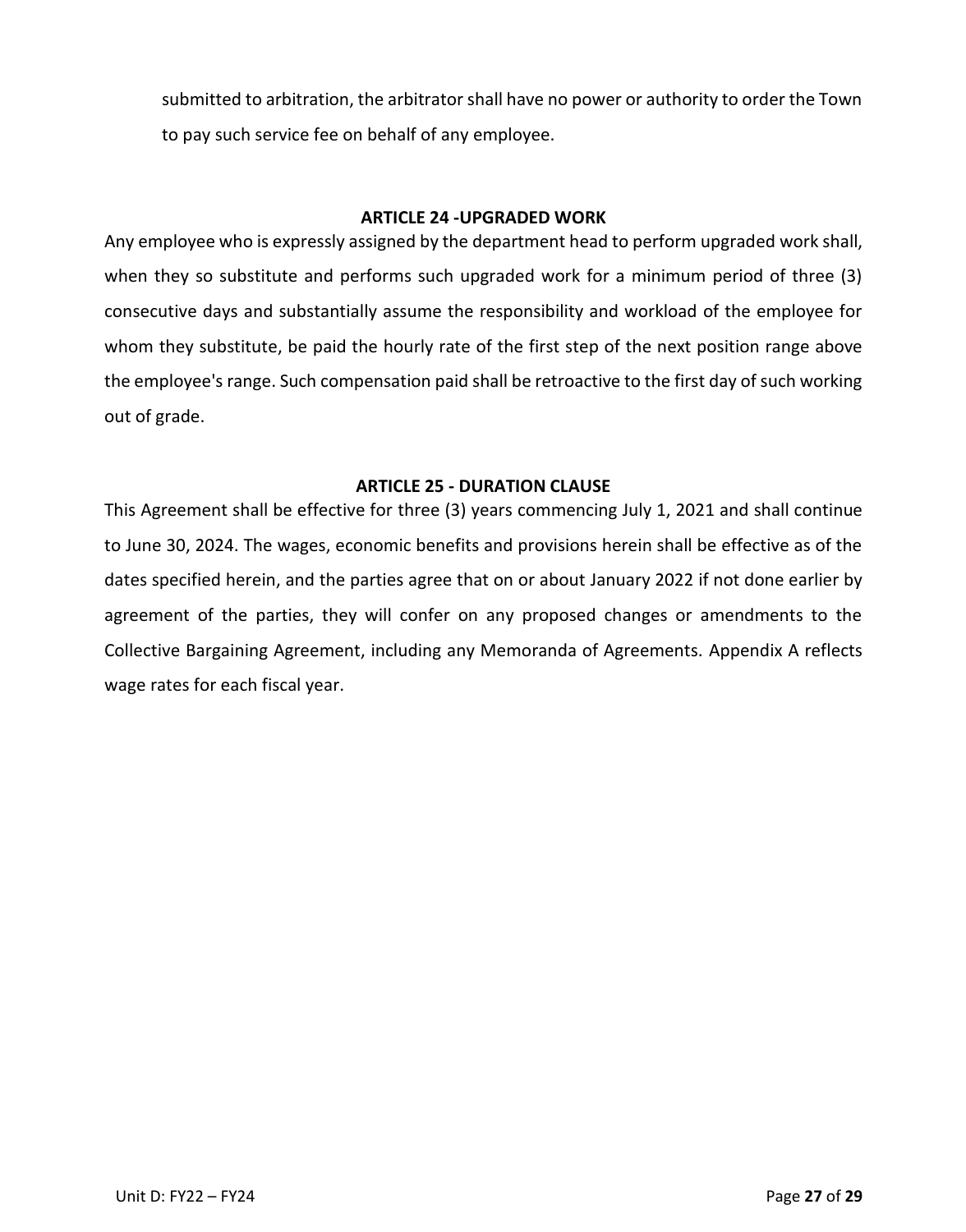IN WITNESS WHEREOF, the parties hereto have caused their names to be subscribed by their duly

authorized officers and representatives this day and year as written.

 $11th$ Signed this UIL day of  $\_\_$  $\frac{2021}{202}$ 

For the Town of Danvers:

**Steve Bartha, Town Manager** 

For Local 1098 - Unit D:

Mark Lentine, President

Adam Smiarowski, Unit D Member

Unit D Member Sally nie

Andrea Freeman, Unit D Member

Carol Markland, AFSCME Representative